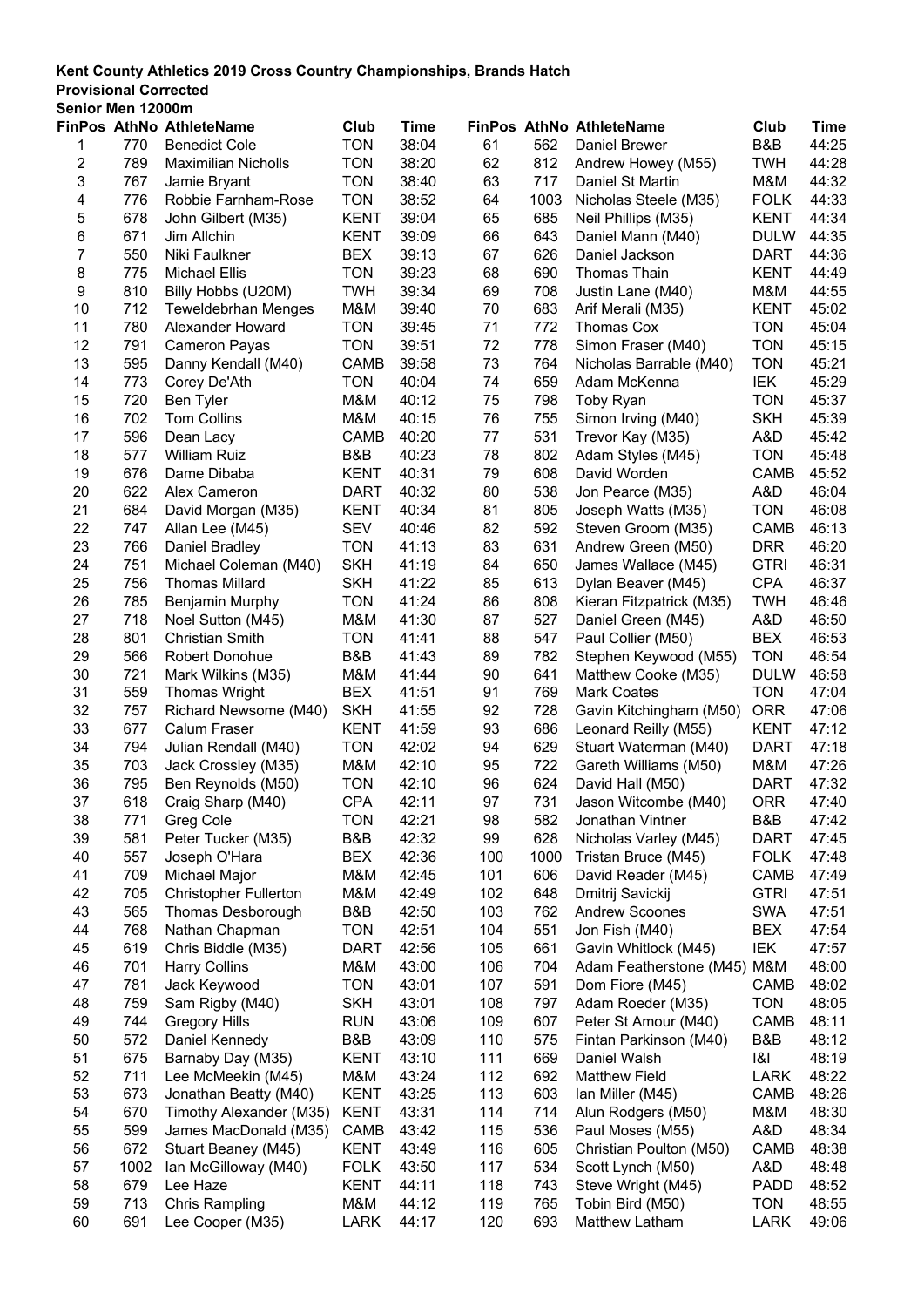|            | Senior Men 12000m |                                             |                     |                |            |            |                                             |                    |                |
|------------|-------------------|---------------------------------------------|---------------------|----------------|------------|------------|---------------------------------------------|--------------------|----------------|
|            |                   | FinPos AthNo AthleteName                    | Club                | <b>Time</b>    |            |            | FinPos AthNo AthleteName                    | Club               | Time           |
| 121        | 630               | Matt Davison (M35)                          | <b>DRR</b>          | 49:08          | 181        | 668        | James Milsom (M40)                          | 8                  | 57:55          |
| 122        | 540               | Julius Samson (M45)                         | A&D                 | 49:17          | 182        | 1006       | Christopher Woolgar (M60) FOLK              |                    | 58:26          |
| 123        | 715               | Sean Rodwell                                | M&M                 | 49:19          | 183        | 639        | Robert Bell (M65)                           | <b>DULW</b>        | 59:08          |
| 124        | 556               | Martin Jenner                               | <b>BEX</b>          | 49:26          | 184        | 817        | Mel Taylor (M50)                            | <b>TWH</b>         | 60:04          |
| 125        | 578               | Paul Sharpe (M35)                           | B&B                 | 49:30          | 185        | 814        | Nick Pierce (M60)                           | <b>TWH</b>         | 60:57          |
| 126        | 695               | Stephen Throssell (M45)                     | <b>LARK</b>         | 49:35          | 186        | 656        | Richard Woodhams (M50) HHH                  |                    | 61:12          |
| 127        | 616               | Antony Hylton (M40)                         | <b>CPA</b>          | 49:40          | 187        | 602        | Ian McCarthy (M60)                          | CAMB               | 61:15          |
| 128        | 644               | Stephen Smythe (M60)                        | <b>DULW</b>         | 49:44          | 188        | 815        | Duncan Ralph (M50)                          | <b>TWH</b>         | 61:21          |
| 129        | 623               | Paul Dawes (M45)                            | <b>DART</b>         | 49:46          | 189        | 800        | Scott Shurmer (M45)                         | <b>TON</b>         | 61:55          |
| 130        | 640               | Andrea Ceccolini (M50)                      | <b>DULW</b>         | 50:04          | 190        | 652        | Thomas Leach (M50)                          | HHH                | 62:01          |
| 131        | 665               | Derek George (M45)                          | 8                   | 50:06          | 191        | 537        | Stuart Nunn (M40)                           | A&D                | 62:31          |
| 132        | 710               | Stephen McGlynn (M40)                       | M&M                 | 50:07          | 192        | 553        | Chris Gosden (M50)                          | <b>BEX</b>         | 63:37          |
| 133        | 811               | Simon Howden (M45)                          | <b>TWH</b>          | 50:13          | 193        | 589        | Roderick Cookey-Bresi                       | CAMB               | 63:51          |
| 134        | 807               | Adam Dennis (M35)                           | <b>TWH</b>          | 50:22          | 194        | 585        | Patrick Austin (M50)                        | CAMB               | 64:07          |
| 135        | 570               | Graham Hollingdale                          | B&B                 | 50:27          | 195        | 558        | Kevin Winch (M55)                           | <b>BEX</b>         | 64:46          |
| 136        | 617               | <b>Chris Reid</b>                           | <b>CPA</b>          | 50:31          | 196        | 694        | Frederick Streatfield (M65) LARK            |                    | 65:09          |
| 137        | 529               | Keith Haynes (M40)                          | A&D                 | 50:34          | 197        | 649        | Vernon Thomas (M70)                         | <b>GTRI</b>        | 65:34          |
| 138        | 818               | Matthew Trainer (M40)                       | <b>TWH</b>          | 50:40          | 198        | 760        | Mark Beech                                  | <b>SWA</b>         | 65:46          |
| 139        | 758               | Raymond Pearce (M55)                        | <b>SKH</b>          | 50:53          | 199        | 520        | Andrew Huxley (M50)                         | <b>ASH</b>         | 66:14          |
| 140        | 535               | Adrian Moody (M55)                          | A&D                 | 51:06          | 200        | 610        | Joe Hicks (M65)                             | CANT               | 66:27          |
| 141        | 664               | Tim Bell (M45)                              | 8                   | 51:07          | 201        | 645        | Christopher Ball (M70)                      | <b>GTRI</b>        | 67:44          |
| 142        | 706               | Robert Fursey (M55)                         | M&M<br>CANT         | 51:16          | 202        | 1001       | Grahame Eke (M65)                           | <b>FOLK</b>        | 68:33          |
| 143        | 612               | Jethro Kimber (M35)                         |                     | 51:24          | 203<br>204 | 593<br>521 | Peter Hadley (M70)                          | CAMB               | 70:43          |
| 144<br>145 | 601<br>999        | Graham Maynard (M55)<br>Paul Bartlett (M45) | CAMB<br><b>FOLK</b> | 51:28<br>51:28 | 205        | 604        | Gordon Steadwood (M50)<br>Mark Newell (M55) | <b>ASH</b><br>CAMB | 70:56<br>71:30 |
| 146        | 1004              | James Whitham (U20M)                        | <b>FOLK</b>         | 51:28          | 206        | 600        | Ian Marshall (M70)                          | CAMB               | 72:25          |
| 147        | 783               | Ross Kinloch (M55)                          | <b>TON</b>          | 51:39          | 207        | 632        | Roy Knight (M65)                            | <b>DRR</b>         | 72:54          |
| 148        | 539               | Paul Ridley (M35)                           | A&D                 | 51:46          | 208        | 698        | David Grunfeld (M70)                        | <b>MAID</b>        | 76:27          |
| 149        | 819               | Chris Walmsley (M45)                        | <b>TWH</b>          | 51:58          | 209        | 655        | Ian Wilkinson (M35)                         | <b>HHH</b>         | 82:31          |
| 150        | 546               | Mark Collier (M45)                          | <b>BEX</b>          | 52:03          | 210        | 615        | Michael Cox (M70)                           | <b>CPA</b>         | 87:30          |
| 151        | 725               | Stephen Burgess (M45)                       | <b>ORR</b>          | 52:19          |            |            |                                             |                    |                |
| 152        | 642               | Michael Fullilove (M55)                     | <b>DULW</b>         | 52:28          |            |            |                                             |                    |                |
| 153        | 530               | Carl Ireland (M55)                          | A&D                 | 52:29          |            |            |                                             |                    |                |
| 154        | 667               | Andrew Longhurst (M35)                      | 8                   | 52:30          |            |            |                                             |                    |                |
| 155        | 666               | Darren Harger (M45)                         | 8                   | 52:39          |            |            |                                             |                    |                |
| 156        | 614               | Richard Costen (M50)                        | <b>CPA</b>          | 52:49          |            |            |                                             |                    |                |
| 157        | 658               | Michael Gallyer-Barnett (M IEK              |                     | 52:53          |            |            |                                             |                    |                |
| 158        | 594               | Frank Hudson (M50)                          | CAMB                | 52:59          |            |            |                                             |                    |                |
| 159        | 806               | Neil Clark (M40)                            | <b>TWH</b>          | 53:02          |            |            |                                             |                    |                |
| 160        | 647               | Simon Neville (M55)                         | <b>GTRI</b>         | 53:04          |            |            |                                             |                    |                |
| 161        | 796               | John Ridge (M45)                            | <b>TON</b>          | 53:05          |            |            |                                             |                    |                |
| 162        | 674               | Alan Curtis (M50)                           | <b>KENT</b>         | 53:21          |            |            |                                             |                    |                |
| 163        | 522               | Robert Barton (M35)                         | A&D                 | 53:32          |            |            |                                             |                    |                |
| 164        | 590               | Clem Dixon (M55)                            | CAMB                | 53:40          |            |            |                                             |                    |                |
| 165        | 587               | Alan Black (M65)                            | CAMB                | 53:44          |            |            |                                             |                    |                |
| 166        | 635               | Gerard McDaid                               | <b>DRR</b>          | 53:58          |            |            |                                             |                    |                |
| 167        | 584               | Mark Ashby (M55)                            | CAMB                | 54:04          |            |            |                                             |                    |                |
| 168        | 528               | Mark Harrison (M35)                         | A&D                 | 54:11          |            |            |                                             |                    |                |
| 169        | 563               | <b>Richard Byford</b>                       | B&B                 | 54:18          |            |            |                                             |                    |                |
| 170        | 724               | Michael Brockwell (M55)                     | <b>ORR</b>          | 54:28          |            |            |                                             |                    |                |
| 171        | 662               | Andrew Archer (M45)                         | 8                   | 54:52          |            |            |                                             |                    |                |
| 172        | 761               | Daniel Martin                               | <b>SWA</b>          | 55:09          |            |            |                                             |                    |                |
| 173        | 699               | David Thornby (M65)                         | <b>MAID</b>         | 55:40          |            |            |                                             |                    |                |
| 174        | 627               | Cullen O'Donnell (M50)                      | <b>DART</b>         | 56:11          |            |            |                                             |                    |                |
| 175        | 696               | Paul Ahsunollah (M50)                       | <b>MAID</b>         | 56:29          |            |            |                                             |                    |                |
| 176        | 754               | Craig Hoveman                               | <b>SKH</b>          | 56:39          |            |            |                                             |                    |                |
| 177        | 787               | Alan Newman (M65)                           | <b>TON</b>          | 56:40          |            |            |                                             |                    |                |
| 178        | 523               | Adrian Beresford (M50)                      | A&D                 | 56:44          |            |            |                                             |                    |                |
| 179        | 816               | Michael Russell (M50)                       | <b>TWH</b>          | 57:11          |            |            |                                             |                    |                |
| 180        | 749               | Lee Brewer (M40)                            | <b>SKH</b>          | 57:30          |            |            |                                             |                    |                |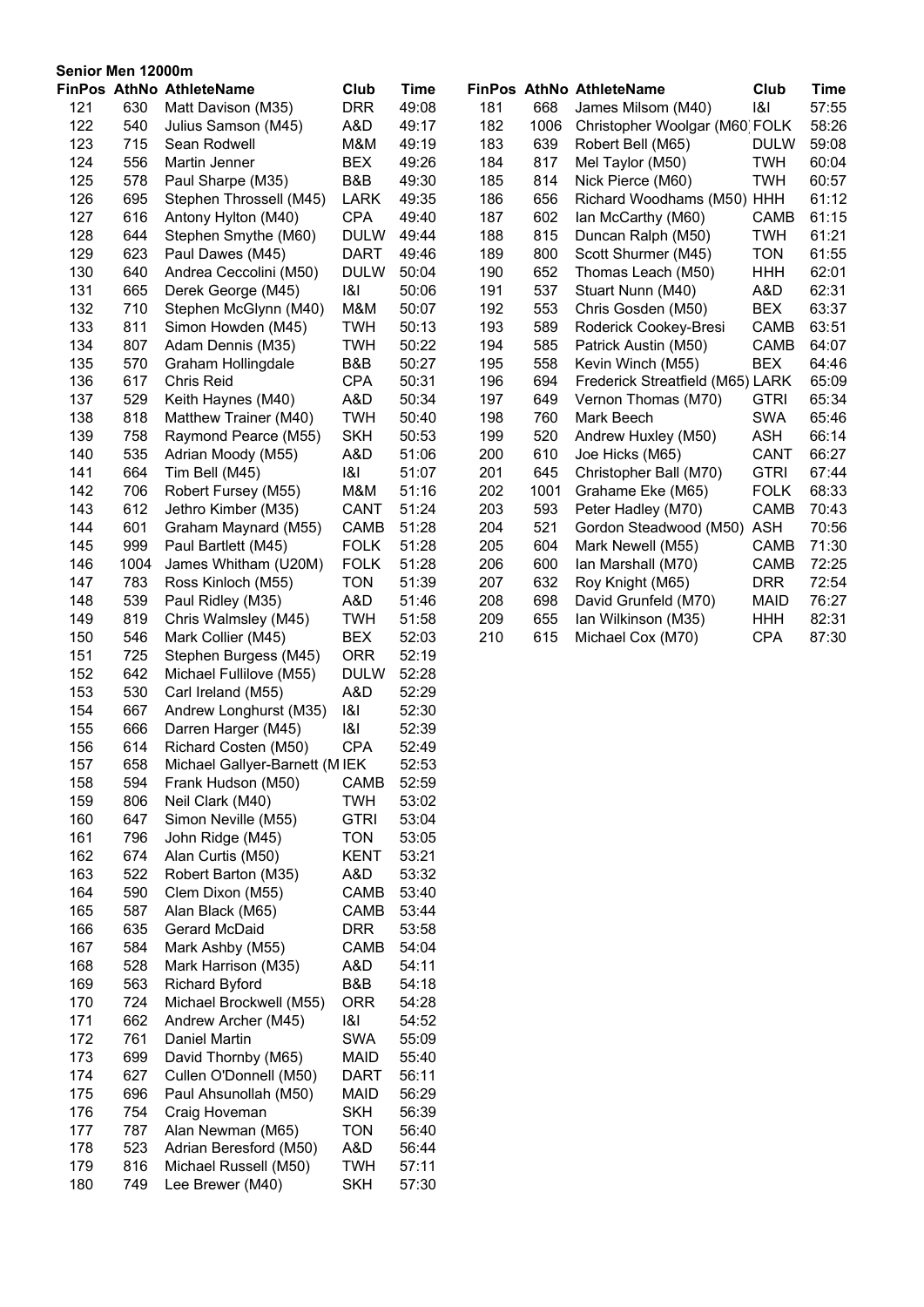**Provisional Corrected**<br>**Senior Men** 

**Senior Men Senior Men**

| First 6 to score |                                       |               | First 12 to score |                                        |              |
|------------------|---------------------------------------|---------------|-------------------|----------------------------------------|--------------|
|                  | Club                                  | <b>Points</b> |                   | Club                                   | <b>Point</b> |
| 1                | Tonbridge AC                          | 29            |                   | Tonbridge AC                           | 166          |
| 2                | Medway & Maidstone AC                 | 133           | 2                 | Medway & Maidstone AC                  | 436          |
| 3                | Kent AC                               | 135           | 3                 | Kent AC                                | 489          |
| 4                | Blackheath & Bromley Harriers AC      | 240           | 4                 | Cambridge Harriers                     | 1094         |
| 5                | South Kent Harriers                   | 344           | 5                 | Ashford and District Road Running Club | 1507         |
| 6                | <b>Cambridge Harriers</b>             | 347           | 6                 | <b>Tunbridge Wells Harriers</b>        | 1606         |
|                  | Bexley AC                             | 394           |                   |                                        |              |
| 8                | Dartford Harriers AC                  | 421           |                   |                                        |              |
| 9                | <b>Tunbridge Wells Harriers</b>       | 562           |                   |                                        |              |
| 10               | Ashford and District Road Running Clu | 598           |                   |                                        |              |
| 11               | Folkestone Running Club               | 694           |                   |                                        |              |
| 12 <sup>2</sup>  | <b>Dulwich Runners</b>                | 749           |                   |                                        |              |
| 13               | <b>Central Park Athletics</b>         | 751           |                   |                                        |              |
| 14               | Istead & Ifield Harriers              | 863           |                   |                                        |              |

| score                            |               | <b>First 12 to score</b> |                                        |               |
|----------------------------------|---------------|--------------------------|----------------------------------------|---------------|
| Club                             | <b>Points</b> |                          | Club                                   | <b>Points</b> |
| Tonbridge AC                     | 29            |                          | Tonbridge AC                           | 166           |
| Medway & Maidstone AC            | 133           |                          | Medway & Maidstone AC                  | 436           |
| Kent AC .                        | 135           |                          | Kent AC                                | 489           |
| Blackheath & Bromley Harriers AC | 240           | 4                        | <b>Cambridge Harriers</b>              | 1094          |
| South Kent Harriers              | 344           | 5                        | Ashford and District Road Running Club | 1507          |
| Cambridge Harriers               | 347           | 6                        | <b>Tunbridge Wells Harriers</b>        | 1606          |
|                                  |               |                          |                                        |               |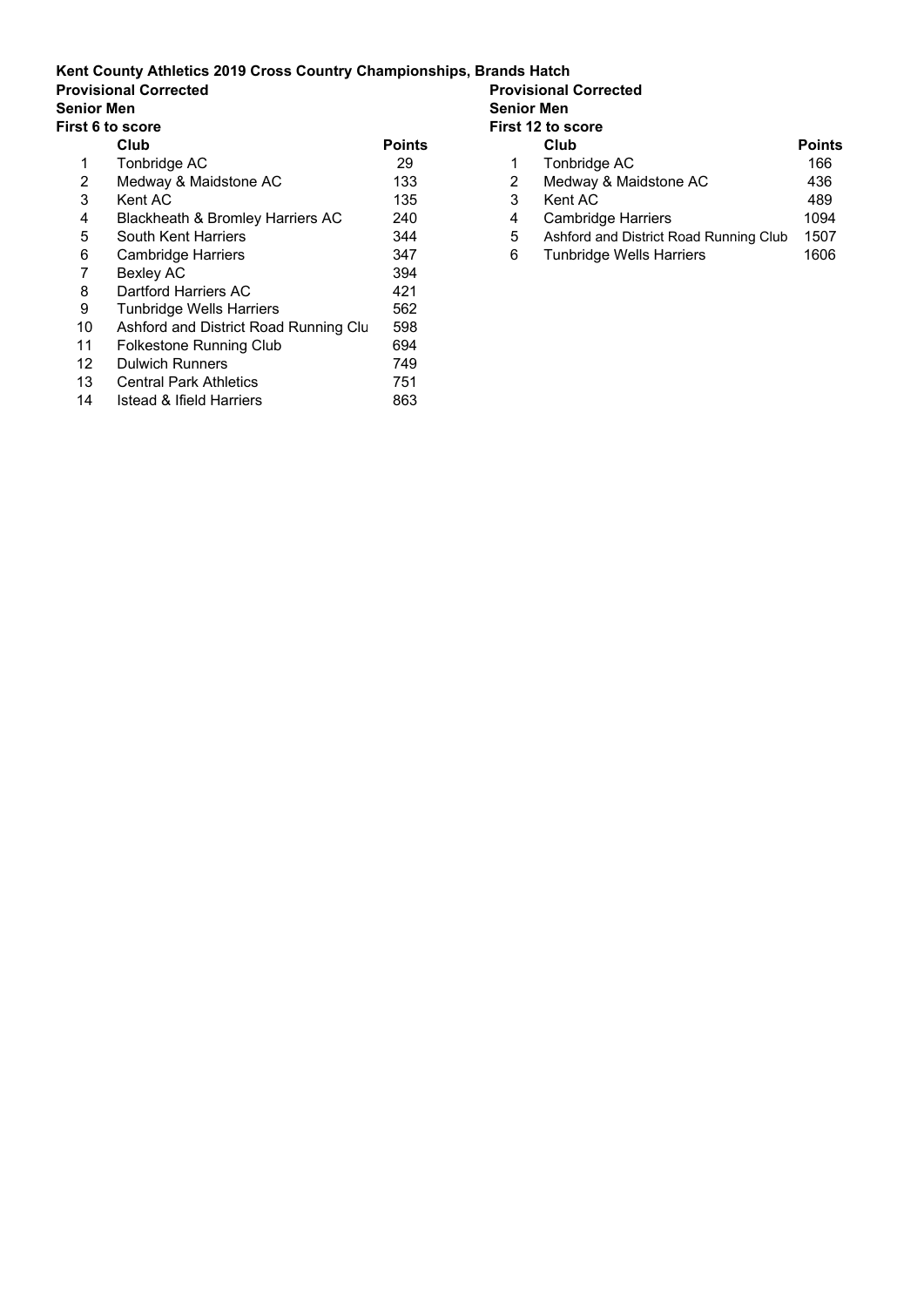| <b>FinPos AthNo AthleteName</b><br>Club<br><b>Time</b><br>FinPos AthNo AthleteName<br>Club<br><b>Time</b><br>979<br><b>TON</b><br>29:42<br>61<br>913<br><b>KENT</b><br>39:13<br>Lucy Reid<br>Susie Fairbrass<br>1<br>30:22<br>62<br>2<br>847<br>B&B<br>942<br><b>ORR</b><br>39:16<br>Niamh Bridson-Hubbard<br>Diana Bryant (W40)<br>3<br>39:29<br>975<br><b>TON</b><br>31:34<br>63<br>881<br><b>DRR</b><br>Kirandeep Marsh<br>Sally Kyle (W40)<br>875<br>4<br><b>DART</b><br>31:50<br>64<br>884<br><b>DRR</b><br>39:30<br>Cas Wright<br>Charlotte Wood<br>5<br>888<br><b>DULW</b><br>32:29<br>65<br>1013<br><b>FOLK</b><br>39:35<br>Elkie Mace (W35)<br><b>Kirsty Wilson</b><br>6<br>969<br><b>TON</b><br>32:39<br>66<br>957<br><b>SWA</b><br>39:39<br>Maria Heslop (W50)<br>Natalie Long<br>7<br><b>SWA</b><br>871<br><b>CPA</b><br>32:48<br>67<br>956<br>39:43<br>Chloe Sharp (U20W)<br>Olwen Cockell (W45)<br>8<br>886<br>39:55<br><b>DULW</b><br>33:04<br>68<br>984<br><b>TWH</b><br>Clare Elms (W55)<br>Michele Bradshaw (W60)<br>920<br>9<br><b>KENT</b><br>33:11<br>69<br>940<br>M&M<br>40:02<br>Katie Rowland<br>Claire Wilkins (W35)<br>950<br><b>SITT</b><br>33:20<br>70<br>955<br><b>SWA</b><br>40:06<br>10<br>Elizabeth Weeks (W35)<br>Lisa Berkman (W40)<br>11<br>842<br><b>BEX</b><br>33:26<br>71<br>933<br>M&M<br>40:06<br>Victoria Croucher<br>Mo Fazakerley (W50)<br>72<br>12<br>921<br><b>KENT</b><br>33:45<br>858<br>CAMB<br>40:14<br>Jennifer Smith (W40)<br>Sally Carr (W45)<br>73<br>13<br>919<br><b>KENT</b><br>33:59<br>872<br><b>CPA</b><br>40:27<br>Teresa Murphy (W40)<br>Renee-Marie Young (W45)<br>928<br><b>MAID</b><br>34:00<br>74<br>903<br> 8 <br>40:29<br>14<br><b>Charlotte Bates</b><br>Sally George (W35)<br><b>DRR</b><br>15<br>1007<br>Emma Creasey<br><b>FOLK</b><br>34:00<br>75<br>876<br>40:33<br>Emma Brown (W40)<br>907<br>76<br>16<br><b>KENT</b><br>34:06<br>844<br><b>BEX</b><br>40:50<br><b>Isabel Bradley</b><br>Beata Kubala-Todd (W40)<br>965<br><b>TON</b><br>34:08<br>77<br>893<br><b>GTRI</b><br>41:10<br>17<br>Claire Day (W35)<br>Lesley McCarthy (W45)<br>976<br>78<br><b>TON</b><br>34:10<br>989<br><b>TWH</b><br>41:17<br>18<br>Tina Oldershaw (W50)<br>Rose Sawyer (W45)<br>915<br>79<br>874<br><b>KENT</b><br>34:14<br>Stephanie Wood (W50)<br><b>DART</b><br>41:17<br>19<br>Sarah Hanley<br>970<br><b>ASH</b><br>20<br><b>TON</b><br>34:18<br>80<br>826<br>41:18<br>Sasha Houghton (W45)<br>Jill Crofton-Martin (W45)<br>833<br>34:23<br>81<br>41:25<br>21<br>Becky Macey (W35)<br>A&D<br>904<br> 8 <br>Jacqueline King (W45)<br>853<br>22<br>B&B<br>34:52<br>82<br>891<br>41:31<br>Jessica Keene (U20W)<br>Joanne Shelton Pereda (W4(DULW<br>83<br>23<br>868<br><b>CPA</b><br>35:12<br>987<br>41:44<br>Anoushka Johnson (W40)<br>Sonja King (W35)<br><b>TWH</b><br>24<br>923<br>35:15<br>84<br>962<br><b>TON</b><br>41:53<br>Georgina Wiley<br><b>KENT</b><br>Clare Brown (W50)<br>25<br>964<br><b>TON</b><br>35:20<br>85<br>917<br><b>KENT</b><br>42:23<br>Alexandra Crockford<br>Sally Keeney<br>992<br>42:38<br><b>WGwEl 35:21</b><br>86<br>905<br> 8 <br>26<br>Rebecca Wilby<br>Janet Murray (W40)<br>87<br>27<br>899<br>IEK<br>35:32<br>908<br><b>KENT</b><br>42:46<br>Hannah Bradley<br>Eloisa Brown (W50)<br>939<br>42:53<br>28<br>M&M<br>35:49<br>88<br>829<br>A&D<br>Jemma Whyman<br>Claire Green (W35)<br>89<br>42:54<br>29<br>914<br>35:58<br>983<br><b>TWH</b><br>Alison Farrall (W45)<br><b>KENT</b><br>Clare Andrew (W45)<br>963<br><b>TON</b><br>36:08<br>90<br><b>FOLK</b><br>43:25<br>30<br><b>Annabel Carter</b><br>1012<br>Gail Turbutt (W45)<br>889<br><b>DULW</b><br>91<br>43:34<br>31<br>Angie Norris (W55)<br>36:10<br>898<br><b>Emily Plummer</b><br><b>HHH</b><br>32<br>890<br><b>DULW</b><br>36:23<br>92<br>909<br><b>KENT</b><br>43:41<br>Andrea Pickup (W45)<br>Heather Castle (W35)<br>33<br>934<br>M&M<br>36:32<br>93<br>918<br>43:52<br>Jenny Fowler (W40)<br>Jennifer Lindsay<br><b>KENT</b><br>967<br><b>TON</b><br>36:33<br>974<br><b>TON</b><br>43:56<br>34<br>94<br>Grazia Manzotti (W45)<br>Rachel Fagg (W45)<br>35<br>936<br>M&M<br>36:42<br>95<br>937<br>M&M<br>43:58<br><b>Antel Muller</b><br><b>Catherine Rodwell</b><br>36<br>986<br><b>TWH</b><br>36:51<br>96<br>912<br>45:23<br>Jillian Holford (W45)<br>Abby Clyndes<br><b>KENT</b><br>37<br>840<br>Aurelia Osborne (W40)<br><b>BEC</b><br>36:59<br>97<br>906<br>Barbara Ockendon (W65)<br> 8 <br>45:32<br>38<br>863<br>37:00<br>832<br>A&D<br>46:13<br>Hayley Newman<br>CAMB<br>98<br>Jaclyn Kay (W35)<br>878<br><b>DRR</b><br>879<br><b>DRR</b><br>46:32<br>39<br>Sarah Cronin<br>37:10<br>99<br>Megan Davis<br>40<br>1010<br>Nicola Goodwin (W35)<br><b>FOLK</b><br>37:16<br>990<br>Carol Tsang (W40)<br><b>TWH</b><br>46:51<br>100<br>41<br>901<br>Gabija Rasiukeviciute<br><b>IEK</b><br>37:19<br>101<br>896<br>47:59<br>Sarah Leach (W50)<br><b>HHH</b><br>910<br>Sheryl Clark (W40)<br><b>KENT</b><br>37:20<br>102<br>902<br> 8 <br>48:08<br>42<br>Helen Fooks (W45)<br>43<br>860<br>Susan Dixon (W50)<br>37:20<br>103<br>877<br>Lisa Campbell (W45)<br><b>DRR</b><br>51:13<br>CAMB<br>865<br>Amelia Ritchie<br>CAMB<br>37:31<br>104<br>897<br>Carol Murphy (W65)<br>52:02<br>44<br><b>HHH</b><br>849<br>Lorna Clowes<br>B&B<br>37:34<br>845<br>Geraldine Legon (W60)<br><b>BEX</b><br>52:49<br>45<br>105<br>935<br>Taryne McPherson (W40)<br>M&M<br>37:36<br>106<br>869<br>Ann Komzolik (W55)<br><b>CPA</b><br>55:01<br>46<br>932<br>Kerrie Clarke (W40)<br>M&M<br>37:37<br>843<br>Sarah Dodds (W40)<br><b>BEX</b><br>55:03<br>47<br>107<br>864<br>48<br>Cara Oliver (W45)<br>824<br>Nicki Buckman (W40)<br><b>ASH</b><br>56:45<br>CAMB<br>37:40<br>108<br>922<br><b>Claire Sutton</b><br>109<br>870<br>Janet Pyne (W70)<br><b>CPA</b><br>61:08<br>49<br><b>KENT</b><br>37:44<br>916<br><b>KENT</b><br>50<br>Nicky Hayes (W55)<br>37:58<br>51<br>972<br>Susan Jeddo (W45)<br><b>TON</b><br>38:02<br>52<br>978<br>Lucy Pitcairn-Knowles (W50)<br><b>TON</b><br>38:08<br>53<br>892<br>Laura Vincent (W35)<br><b>DULW</b><br>38:09<br>54<br>924<br>Kate Williams (W50)<br><b>KENT</b><br>38:11<br>55<br>887<br>38:13<br>Emma Ibell (W45)<br><b>DULW</b><br>885<br>Yvette Dore (W45)<br>38:18<br>56<br><b>DULW</b> | Senior Women 8350m |     |                     |            |       |  |  |  |  |  |
|-------------------------------------------------------------------------------------------------------------------------------------------------------------------------------------------------------------------------------------------------------------------------------------------------------------------------------------------------------------------------------------------------------------------------------------------------------------------------------------------------------------------------------------------------------------------------------------------------------------------------------------------------------------------------------------------------------------------------------------------------------------------------------------------------------------------------------------------------------------------------------------------------------------------------------------------------------------------------------------------------------------------------------------------------------------------------------------------------------------------------------------------------------------------------------------------------------------------------------------------------------------------------------------------------------------------------------------------------------------------------------------------------------------------------------------------------------------------------------------------------------------------------------------------------------------------------------------------------------------------------------------------------------------------------------------------------------------------------------------------------------------------------------------------------------------------------------------------------------------------------------------------------------------------------------------------------------------------------------------------------------------------------------------------------------------------------------------------------------------------------------------------------------------------------------------------------------------------------------------------------------------------------------------------------------------------------------------------------------------------------------------------------------------------------------------------------------------------------------------------------------------------------------------------------------------------------------------------------------------------------------------------------------------------------------------------------------------------------------------------------------------------------------------------------------------------------------------------------------------------------------------------------------------------------------------------------------------------------------------------------------------------------------------------------------------------------------------------------------------------------------------------------------------------------------------------------------------------------------------------------------------------------------------------------------------------------------------------------------------------------------------------------------------------------------------------------------------------------------------------------------------------------------------------------------------------------------------------------------------------------------------------------------------------------------------------------------------------------------------------------------------------------------------------------------------------------------------------------------------------------------------------------------------------------------------------------------------------------------------------------------------------------------------------------------------------------------------------------------------------------------------------------------------------------------------------------------------------------------------------------------------------------------------------------------------------------------------------------------------------------------------------------------------------------------------------------------------------------------------------------------------------------------------------------------------------------------------------------------------------------------------------------------------------------------------------------------------------------------------------------------------------------------------------------------------------------------------------------------------------------------------------------------------------------------------------------------------------------------------------------------------------------------------------------------------------------------------------------------------------------------------------------------------------------------------------------------------------------------------------------------------------------------------------------------------------------------------------------------------------------------------------------------------------------------------------------------------------------------------------------------------------------------------------------------------------------------------------------------------------------------------------------------------------------------------------------------------------------------------------------------------------------------------------------------------------------------------------------------------------------------------------------------------------------------------------------------------------------------------------------------------------------------------------------------------------------------------------------------------------------------------------------------------------------------------------------------------------------------------------------------------------------------------|--------------------|-----|---------------------|------------|-------|--|--|--|--|--|
|                                                                                                                                                                                                                                                                                                                                                                                                                                                                                                                                                                                                                                                                                                                                                                                                                                                                                                                                                                                                                                                                                                                                                                                                                                                                                                                                                                                                                                                                                                                                                                                                                                                                                                                                                                                                                                                                                                                                                                                                                                                                                                                                                                                                                                                                                                                                                                                                                                                                                                                                                                                                                                                                                                                                                                                                                                                                                                                                                                                                                                                                                                                                                                                                                                                                                                                                                                                                                                                                                                                                                                                                                                                                                                                                                                                                                                                                                                                                                                                                                                                                                                                                                                                                                                                                                                                                                                                                                                                                                                                                                                                                                                                                                                                                                                                                                                                                                                                                                                                                                                                                                                                                                                                                                                                                                                                                                                                                                                                                                                                                                                                                                                                                                                                                                                                                                                                                                                                                                                                                                                                                                                                                                                                                                                                                                     |                    |     |                     |            |       |  |  |  |  |  |
|                                                                                                                                                                                                                                                                                                                                                                                                                                                                                                                                                                                                                                                                                                                                                                                                                                                                                                                                                                                                                                                                                                                                                                                                                                                                                                                                                                                                                                                                                                                                                                                                                                                                                                                                                                                                                                                                                                                                                                                                                                                                                                                                                                                                                                                                                                                                                                                                                                                                                                                                                                                                                                                                                                                                                                                                                                                                                                                                                                                                                                                                                                                                                                                                                                                                                                                                                                                                                                                                                                                                                                                                                                                                                                                                                                                                                                                                                                                                                                                                                                                                                                                                                                                                                                                                                                                                                                                                                                                                                                                                                                                                                                                                                                                                                                                                                                                                                                                                                                                                                                                                                                                                                                                                                                                                                                                                                                                                                                                                                                                                                                                                                                                                                                                                                                                                                                                                                                                                                                                                                                                                                                                                                                                                                                                                                     |                    |     |                     |            |       |  |  |  |  |  |
|                                                                                                                                                                                                                                                                                                                                                                                                                                                                                                                                                                                                                                                                                                                                                                                                                                                                                                                                                                                                                                                                                                                                                                                                                                                                                                                                                                                                                                                                                                                                                                                                                                                                                                                                                                                                                                                                                                                                                                                                                                                                                                                                                                                                                                                                                                                                                                                                                                                                                                                                                                                                                                                                                                                                                                                                                                                                                                                                                                                                                                                                                                                                                                                                                                                                                                                                                                                                                                                                                                                                                                                                                                                                                                                                                                                                                                                                                                                                                                                                                                                                                                                                                                                                                                                                                                                                                                                                                                                                                                                                                                                                                                                                                                                                                                                                                                                                                                                                                                                                                                                                                                                                                                                                                                                                                                                                                                                                                                                                                                                                                                                                                                                                                                                                                                                                                                                                                                                                                                                                                                                                                                                                                                                                                                                                                     |                    |     |                     |            |       |  |  |  |  |  |
|                                                                                                                                                                                                                                                                                                                                                                                                                                                                                                                                                                                                                                                                                                                                                                                                                                                                                                                                                                                                                                                                                                                                                                                                                                                                                                                                                                                                                                                                                                                                                                                                                                                                                                                                                                                                                                                                                                                                                                                                                                                                                                                                                                                                                                                                                                                                                                                                                                                                                                                                                                                                                                                                                                                                                                                                                                                                                                                                                                                                                                                                                                                                                                                                                                                                                                                                                                                                                                                                                                                                                                                                                                                                                                                                                                                                                                                                                                                                                                                                                                                                                                                                                                                                                                                                                                                                                                                                                                                                                                                                                                                                                                                                                                                                                                                                                                                                                                                                                                                                                                                                                                                                                                                                                                                                                                                                                                                                                                                                                                                                                                                                                                                                                                                                                                                                                                                                                                                                                                                                                                                                                                                                                                                                                                                                                     |                    |     |                     |            |       |  |  |  |  |  |
|                                                                                                                                                                                                                                                                                                                                                                                                                                                                                                                                                                                                                                                                                                                                                                                                                                                                                                                                                                                                                                                                                                                                                                                                                                                                                                                                                                                                                                                                                                                                                                                                                                                                                                                                                                                                                                                                                                                                                                                                                                                                                                                                                                                                                                                                                                                                                                                                                                                                                                                                                                                                                                                                                                                                                                                                                                                                                                                                                                                                                                                                                                                                                                                                                                                                                                                                                                                                                                                                                                                                                                                                                                                                                                                                                                                                                                                                                                                                                                                                                                                                                                                                                                                                                                                                                                                                                                                                                                                                                                                                                                                                                                                                                                                                                                                                                                                                                                                                                                                                                                                                                                                                                                                                                                                                                                                                                                                                                                                                                                                                                                                                                                                                                                                                                                                                                                                                                                                                                                                                                                                                                                                                                                                                                                                                                     |                    |     |                     |            |       |  |  |  |  |  |
|                                                                                                                                                                                                                                                                                                                                                                                                                                                                                                                                                                                                                                                                                                                                                                                                                                                                                                                                                                                                                                                                                                                                                                                                                                                                                                                                                                                                                                                                                                                                                                                                                                                                                                                                                                                                                                                                                                                                                                                                                                                                                                                                                                                                                                                                                                                                                                                                                                                                                                                                                                                                                                                                                                                                                                                                                                                                                                                                                                                                                                                                                                                                                                                                                                                                                                                                                                                                                                                                                                                                                                                                                                                                                                                                                                                                                                                                                                                                                                                                                                                                                                                                                                                                                                                                                                                                                                                                                                                                                                                                                                                                                                                                                                                                                                                                                                                                                                                                                                                                                                                                                                                                                                                                                                                                                                                                                                                                                                                                                                                                                                                                                                                                                                                                                                                                                                                                                                                                                                                                                                                                                                                                                                                                                                                                                     |                    |     |                     |            |       |  |  |  |  |  |
|                                                                                                                                                                                                                                                                                                                                                                                                                                                                                                                                                                                                                                                                                                                                                                                                                                                                                                                                                                                                                                                                                                                                                                                                                                                                                                                                                                                                                                                                                                                                                                                                                                                                                                                                                                                                                                                                                                                                                                                                                                                                                                                                                                                                                                                                                                                                                                                                                                                                                                                                                                                                                                                                                                                                                                                                                                                                                                                                                                                                                                                                                                                                                                                                                                                                                                                                                                                                                                                                                                                                                                                                                                                                                                                                                                                                                                                                                                                                                                                                                                                                                                                                                                                                                                                                                                                                                                                                                                                                                                                                                                                                                                                                                                                                                                                                                                                                                                                                                                                                                                                                                                                                                                                                                                                                                                                                                                                                                                                                                                                                                                                                                                                                                                                                                                                                                                                                                                                                                                                                                                                                                                                                                                                                                                                                                     |                    |     |                     |            |       |  |  |  |  |  |
|                                                                                                                                                                                                                                                                                                                                                                                                                                                                                                                                                                                                                                                                                                                                                                                                                                                                                                                                                                                                                                                                                                                                                                                                                                                                                                                                                                                                                                                                                                                                                                                                                                                                                                                                                                                                                                                                                                                                                                                                                                                                                                                                                                                                                                                                                                                                                                                                                                                                                                                                                                                                                                                                                                                                                                                                                                                                                                                                                                                                                                                                                                                                                                                                                                                                                                                                                                                                                                                                                                                                                                                                                                                                                                                                                                                                                                                                                                                                                                                                                                                                                                                                                                                                                                                                                                                                                                                                                                                                                                                                                                                                                                                                                                                                                                                                                                                                                                                                                                                                                                                                                                                                                                                                                                                                                                                                                                                                                                                                                                                                                                                                                                                                                                                                                                                                                                                                                                                                                                                                                                                                                                                                                                                                                                                                                     |                    |     |                     |            |       |  |  |  |  |  |
|                                                                                                                                                                                                                                                                                                                                                                                                                                                                                                                                                                                                                                                                                                                                                                                                                                                                                                                                                                                                                                                                                                                                                                                                                                                                                                                                                                                                                                                                                                                                                                                                                                                                                                                                                                                                                                                                                                                                                                                                                                                                                                                                                                                                                                                                                                                                                                                                                                                                                                                                                                                                                                                                                                                                                                                                                                                                                                                                                                                                                                                                                                                                                                                                                                                                                                                                                                                                                                                                                                                                                                                                                                                                                                                                                                                                                                                                                                                                                                                                                                                                                                                                                                                                                                                                                                                                                                                                                                                                                                                                                                                                                                                                                                                                                                                                                                                                                                                                                                                                                                                                                                                                                                                                                                                                                                                                                                                                                                                                                                                                                                                                                                                                                                                                                                                                                                                                                                                                                                                                                                                                                                                                                                                                                                                                                     |                    |     |                     |            |       |  |  |  |  |  |
|                                                                                                                                                                                                                                                                                                                                                                                                                                                                                                                                                                                                                                                                                                                                                                                                                                                                                                                                                                                                                                                                                                                                                                                                                                                                                                                                                                                                                                                                                                                                                                                                                                                                                                                                                                                                                                                                                                                                                                                                                                                                                                                                                                                                                                                                                                                                                                                                                                                                                                                                                                                                                                                                                                                                                                                                                                                                                                                                                                                                                                                                                                                                                                                                                                                                                                                                                                                                                                                                                                                                                                                                                                                                                                                                                                                                                                                                                                                                                                                                                                                                                                                                                                                                                                                                                                                                                                                                                                                                                                                                                                                                                                                                                                                                                                                                                                                                                                                                                                                                                                                                                                                                                                                                                                                                                                                                                                                                                                                                                                                                                                                                                                                                                                                                                                                                                                                                                                                                                                                                                                                                                                                                                                                                                                                                                     |                    |     |                     |            |       |  |  |  |  |  |
|                                                                                                                                                                                                                                                                                                                                                                                                                                                                                                                                                                                                                                                                                                                                                                                                                                                                                                                                                                                                                                                                                                                                                                                                                                                                                                                                                                                                                                                                                                                                                                                                                                                                                                                                                                                                                                                                                                                                                                                                                                                                                                                                                                                                                                                                                                                                                                                                                                                                                                                                                                                                                                                                                                                                                                                                                                                                                                                                                                                                                                                                                                                                                                                                                                                                                                                                                                                                                                                                                                                                                                                                                                                                                                                                                                                                                                                                                                                                                                                                                                                                                                                                                                                                                                                                                                                                                                                                                                                                                                                                                                                                                                                                                                                                                                                                                                                                                                                                                                                                                                                                                                                                                                                                                                                                                                                                                                                                                                                                                                                                                                                                                                                                                                                                                                                                                                                                                                                                                                                                                                                                                                                                                                                                                                                                                     |                    |     |                     |            |       |  |  |  |  |  |
|                                                                                                                                                                                                                                                                                                                                                                                                                                                                                                                                                                                                                                                                                                                                                                                                                                                                                                                                                                                                                                                                                                                                                                                                                                                                                                                                                                                                                                                                                                                                                                                                                                                                                                                                                                                                                                                                                                                                                                                                                                                                                                                                                                                                                                                                                                                                                                                                                                                                                                                                                                                                                                                                                                                                                                                                                                                                                                                                                                                                                                                                                                                                                                                                                                                                                                                                                                                                                                                                                                                                                                                                                                                                                                                                                                                                                                                                                                                                                                                                                                                                                                                                                                                                                                                                                                                                                                                                                                                                                                                                                                                                                                                                                                                                                                                                                                                                                                                                                                                                                                                                                                                                                                                                                                                                                                                                                                                                                                                                                                                                                                                                                                                                                                                                                                                                                                                                                                                                                                                                                                                                                                                                                                                                                                                                                     |                    |     |                     |            |       |  |  |  |  |  |
|                                                                                                                                                                                                                                                                                                                                                                                                                                                                                                                                                                                                                                                                                                                                                                                                                                                                                                                                                                                                                                                                                                                                                                                                                                                                                                                                                                                                                                                                                                                                                                                                                                                                                                                                                                                                                                                                                                                                                                                                                                                                                                                                                                                                                                                                                                                                                                                                                                                                                                                                                                                                                                                                                                                                                                                                                                                                                                                                                                                                                                                                                                                                                                                                                                                                                                                                                                                                                                                                                                                                                                                                                                                                                                                                                                                                                                                                                                                                                                                                                                                                                                                                                                                                                                                                                                                                                                                                                                                                                                                                                                                                                                                                                                                                                                                                                                                                                                                                                                                                                                                                                                                                                                                                                                                                                                                                                                                                                                                                                                                                                                                                                                                                                                                                                                                                                                                                                                                                                                                                                                                                                                                                                                                                                                                                                     |                    |     |                     |            |       |  |  |  |  |  |
|                                                                                                                                                                                                                                                                                                                                                                                                                                                                                                                                                                                                                                                                                                                                                                                                                                                                                                                                                                                                                                                                                                                                                                                                                                                                                                                                                                                                                                                                                                                                                                                                                                                                                                                                                                                                                                                                                                                                                                                                                                                                                                                                                                                                                                                                                                                                                                                                                                                                                                                                                                                                                                                                                                                                                                                                                                                                                                                                                                                                                                                                                                                                                                                                                                                                                                                                                                                                                                                                                                                                                                                                                                                                                                                                                                                                                                                                                                                                                                                                                                                                                                                                                                                                                                                                                                                                                                                                                                                                                                                                                                                                                                                                                                                                                                                                                                                                                                                                                                                                                                                                                                                                                                                                                                                                                                                                                                                                                                                                                                                                                                                                                                                                                                                                                                                                                                                                                                                                                                                                                                                                                                                                                                                                                                                                                     |                    |     |                     |            |       |  |  |  |  |  |
|                                                                                                                                                                                                                                                                                                                                                                                                                                                                                                                                                                                                                                                                                                                                                                                                                                                                                                                                                                                                                                                                                                                                                                                                                                                                                                                                                                                                                                                                                                                                                                                                                                                                                                                                                                                                                                                                                                                                                                                                                                                                                                                                                                                                                                                                                                                                                                                                                                                                                                                                                                                                                                                                                                                                                                                                                                                                                                                                                                                                                                                                                                                                                                                                                                                                                                                                                                                                                                                                                                                                                                                                                                                                                                                                                                                                                                                                                                                                                                                                                                                                                                                                                                                                                                                                                                                                                                                                                                                                                                                                                                                                                                                                                                                                                                                                                                                                                                                                                                                                                                                                                                                                                                                                                                                                                                                                                                                                                                                                                                                                                                                                                                                                                                                                                                                                                                                                                                                                                                                                                                                                                                                                                                                                                                                                                     |                    |     |                     |            |       |  |  |  |  |  |
|                                                                                                                                                                                                                                                                                                                                                                                                                                                                                                                                                                                                                                                                                                                                                                                                                                                                                                                                                                                                                                                                                                                                                                                                                                                                                                                                                                                                                                                                                                                                                                                                                                                                                                                                                                                                                                                                                                                                                                                                                                                                                                                                                                                                                                                                                                                                                                                                                                                                                                                                                                                                                                                                                                                                                                                                                                                                                                                                                                                                                                                                                                                                                                                                                                                                                                                                                                                                                                                                                                                                                                                                                                                                                                                                                                                                                                                                                                                                                                                                                                                                                                                                                                                                                                                                                                                                                                                                                                                                                                                                                                                                                                                                                                                                                                                                                                                                                                                                                                                                                                                                                                                                                                                                                                                                                                                                                                                                                                                                                                                                                                                                                                                                                                                                                                                                                                                                                                                                                                                                                                                                                                                                                                                                                                                                                     |                    |     |                     |            |       |  |  |  |  |  |
|                                                                                                                                                                                                                                                                                                                                                                                                                                                                                                                                                                                                                                                                                                                                                                                                                                                                                                                                                                                                                                                                                                                                                                                                                                                                                                                                                                                                                                                                                                                                                                                                                                                                                                                                                                                                                                                                                                                                                                                                                                                                                                                                                                                                                                                                                                                                                                                                                                                                                                                                                                                                                                                                                                                                                                                                                                                                                                                                                                                                                                                                                                                                                                                                                                                                                                                                                                                                                                                                                                                                                                                                                                                                                                                                                                                                                                                                                                                                                                                                                                                                                                                                                                                                                                                                                                                                                                                                                                                                                                                                                                                                                                                                                                                                                                                                                                                                                                                                                                                                                                                                                                                                                                                                                                                                                                                                                                                                                                                                                                                                                                                                                                                                                                                                                                                                                                                                                                                                                                                                                                                                                                                                                                                                                                                                                     |                    |     |                     |            |       |  |  |  |  |  |
|                                                                                                                                                                                                                                                                                                                                                                                                                                                                                                                                                                                                                                                                                                                                                                                                                                                                                                                                                                                                                                                                                                                                                                                                                                                                                                                                                                                                                                                                                                                                                                                                                                                                                                                                                                                                                                                                                                                                                                                                                                                                                                                                                                                                                                                                                                                                                                                                                                                                                                                                                                                                                                                                                                                                                                                                                                                                                                                                                                                                                                                                                                                                                                                                                                                                                                                                                                                                                                                                                                                                                                                                                                                                                                                                                                                                                                                                                                                                                                                                                                                                                                                                                                                                                                                                                                                                                                                                                                                                                                                                                                                                                                                                                                                                                                                                                                                                                                                                                                                                                                                                                                                                                                                                                                                                                                                                                                                                                                                                                                                                                                                                                                                                                                                                                                                                                                                                                                                                                                                                                                                                                                                                                                                                                                                                                     |                    |     |                     |            |       |  |  |  |  |  |
|                                                                                                                                                                                                                                                                                                                                                                                                                                                                                                                                                                                                                                                                                                                                                                                                                                                                                                                                                                                                                                                                                                                                                                                                                                                                                                                                                                                                                                                                                                                                                                                                                                                                                                                                                                                                                                                                                                                                                                                                                                                                                                                                                                                                                                                                                                                                                                                                                                                                                                                                                                                                                                                                                                                                                                                                                                                                                                                                                                                                                                                                                                                                                                                                                                                                                                                                                                                                                                                                                                                                                                                                                                                                                                                                                                                                                                                                                                                                                                                                                                                                                                                                                                                                                                                                                                                                                                                                                                                                                                                                                                                                                                                                                                                                                                                                                                                                                                                                                                                                                                                                                                                                                                                                                                                                                                                                                                                                                                                                                                                                                                                                                                                                                                                                                                                                                                                                                                                                                                                                                                                                                                                                                                                                                                                                                     |                    |     |                     |            |       |  |  |  |  |  |
|                                                                                                                                                                                                                                                                                                                                                                                                                                                                                                                                                                                                                                                                                                                                                                                                                                                                                                                                                                                                                                                                                                                                                                                                                                                                                                                                                                                                                                                                                                                                                                                                                                                                                                                                                                                                                                                                                                                                                                                                                                                                                                                                                                                                                                                                                                                                                                                                                                                                                                                                                                                                                                                                                                                                                                                                                                                                                                                                                                                                                                                                                                                                                                                                                                                                                                                                                                                                                                                                                                                                                                                                                                                                                                                                                                                                                                                                                                                                                                                                                                                                                                                                                                                                                                                                                                                                                                                                                                                                                                                                                                                                                                                                                                                                                                                                                                                                                                                                                                                                                                                                                                                                                                                                                                                                                                                                                                                                                                                                                                                                                                                                                                                                                                                                                                                                                                                                                                                                                                                                                                                                                                                                                                                                                                                                                     |                    |     |                     |            |       |  |  |  |  |  |
|                                                                                                                                                                                                                                                                                                                                                                                                                                                                                                                                                                                                                                                                                                                                                                                                                                                                                                                                                                                                                                                                                                                                                                                                                                                                                                                                                                                                                                                                                                                                                                                                                                                                                                                                                                                                                                                                                                                                                                                                                                                                                                                                                                                                                                                                                                                                                                                                                                                                                                                                                                                                                                                                                                                                                                                                                                                                                                                                                                                                                                                                                                                                                                                                                                                                                                                                                                                                                                                                                                                                                                                                                                                                                                                                                                                                                                                                                                                                                                                                                                                                                                                                                                                                                                                                                                                                                                                                                                                                                                                                                                                                                                                                                                                                                                                                                                                                                                                                                                                                                                                                                                                                                                                                                                                                                                                                                                                                                                                                                                                                                                                                                                                                                                                                                                                                                                                                                                                                                                                                                                                                                                                                                                                                                                                                                     |                    |     |                     |            |       |  |  |  |  |  |
|                                                                                                                                                                                                                                                                                                                                                                                                                                                                                                                                                                                                                                                                                                                                                                                                                                                                                                                                                                                                                                                                                                                                                                                                                                                                                                                                                                                                                                                                                                                                                                                                                                                                                                                                                                                                                                                                                                                                                                                                                                                                                                                                                                                                                                                                                                                                                                                                                                                                                                                                                                                                                                                                                                                                                                                                                                                                                                                                                                                                                                                                                                                                                                                                                                                                                                                                                                                                                                                                                                                                                                                                                                                                                                                                                                                                                                                                                                                                                                                                                                                                                                                                                                                                                                                                                                                                                                                                                                                                                                                                                                                                                                                                                                                                                                                                                                                                                                                                                                                                                                                                                                                                                                                                                                                                                                                                                                                                                                                                                                                                                                                                                                                                                                                                                                                                                                                                                                                                                                                                                                                                                                                                                                                                                                                                                     |                    |     |                     |            |       |  |  |  |  |  |
|                                                                                                                                                                                                                                                                                                                                                                                                                                                                                                                                                                                                                                                                                                                                                                                                                                                                                                                                                                                                                                                                                                                                                                                                                                                                                                                                                                                                                                                                                                                                                                                                                                                                                                                                                                                                                                                                                                                                                                                                                                                                                                                                                                                                                                                                                                                                                                                                                                                                                                                                                                                                                                                                                                                                                                                                                                                                                                                                                                                                                                                                                                                                                                                                                                                                                                                                                                                                                                                                                                                                                                                                                                                                                                                                                                                                                                                                                                                                                                                                                                                                                                                                                                                                                                                                                                                                                                                                                                                                                                                                                                                                                                                                                                                                                                                                                                                                                                                                                                                                                                                                                                                                                                                                                                                                                                                                                                                                                                                                                                                                                                                                                                                                                                                                                                                                                                                                                                                                                                                                                                                                                                                                                                                                                                                                                     |                    |     |                     |            |       |  |  |  |  |  |
|                                                                                                                                                                                                                                                                                                                                                                                                                                                                                                                                                                                                                                                                                                                                                                                                                                                                                                                                                                                                                                                                                                                                                                                                                                                                                                                                                                                                                                                                                                                                                                                                                                                                                                                                                                                                                                                                                                                                                                                                                                                                                                                                                                                                                                                                                                                                                                                                                                                                                                                                                                                                                                                                                                                                                                                                                                                                                                                                                                                                                                                                                                                                                                                                                                                                                                                                                                                                                                                                                                                                                                                                                                                                                                                                                                                                                                                                                                                                                                                                                                                                                                                                                                                                                                                                                                                                                                                                                                                                                                                                                                                                                                                                                                                                                                                                                                                                                                                                                                                                                                                                                                                                                                                                                                                                                                                                                                                                                                                                                                                                                                                                                                                                                                                                                                                                                                                                                                                                                                                                                                                                                                                                                                                                                                                                                     |                    |     |                     |            |       |  |  |  |  |  |
|                                                                                                                                                                                                                                                                                                                                                                                                                                                                                                                                                                                                                                                                                                                                                                                                                                                                                                                                                                                                                                                                                                                                                                                                                                                                                                                                                                                                                                                                                                                                                                                                                                                                                                                                                                                                                                                                                                                                                                                                                                                                                                                                                                                                                                                                                                                                                                                                                                                                                                                                                                                                                                                                                                                                                                                                                                                                                                                                                                                                                                                                                                                                                                                                                                                                                                                                                                                                                                                                                                                                                                                                                                                                                                                                                                                                                                                                                                                                                                                                                                                                                                                                                                                                                                                                                                                                                                                                                                                                                                                                                                                                                                                                                                                                                                                                                                                                                                                                                                                                                                                                                                                                                                                                                                                                                                                                                                                                                                                                                                                                                                                                                                                                                                                                                                                                                                                                                                                                                                                                                                                                                                                                                                                                                                                                                     |                    |     |                     |            |       |  |  |  |  |  |
|                                                                                                                                                                                                                                                                                                                                                                                                                                                                                                                                                                                                                                                                                                                                                                                                                                                                                                                                                                                                                                                                                                                                                                                                                                                                                                                                                                                                                                                                                                                                                                                                                                                                                                                                                                                                                                                                                                                                                                                                                                                                                                                                                                                                                                                                                                                                                                                                                                                                                                                                                                                                                                                                                                                                                                                                                                                                                                                                                                                                                                                                                                                                                                                                                                                                                                                                                                                                                                                                                                                                                                                                                                                                                                                                                                                                                                                                                                                                                                                                                                                                                                                                                                                                                                                                                                                                                                                                                                                                                                                                                                                                                                                                                                                                                                                                                                                                                                                                                                                                                                                                                                                                                                                                                                                                                                                                                                                                                                                                                                                                                                                                                                                                                                                                                                                                                                                                                                                                                                                                                                                                                                                                                                                                                                                                                     |                    |     |                     |            |       |  |  |  |  |  |
|                                                                                                                                                                                                                                                                                                                                                                                                                                                                                                                                                                                                                                                                                                                                                                                                                                                                                                                                                                                                                                                                                                                                                                                                                                                                                                                                                                                                                                                                                                                                                                                                                                                                                                                                                                                                                                                                                                                                                                                                                                                                                                                                                                                                                                                                                                                                                                                                                                                                                                                                                                                                                                                                                                                                                                                                                                                                                                                                                                                                                                                                                                                                                                                                                                                                                                                                                                                                                                                                                                                                                                                                                                                                                                                                                                                                                                                                                                                                                                                                                                                                                                                                                                                                                                                                                                                                                                                                                                                                                                                                                                                                                                                                                                                                                                                                                                                                                                                                                                                                                                                                                                                                                                                                                                                                                                                                                                                                                                                                                                                                                                                                                                                                                                                                                                                                                                                                                                                                                                                                                                                                                                                                                                                                                                                                                     |                    |     |                     |            |       |  |  |  |  |  |
|                                                                                                                                                                                                                                                                                                                                                                                                                                                                                                                                                                                                                                                                                                                                                                                                                                                                                                                                                                                                                                                                                                                                                                                                                                                                                                                                                                                                                                                                                                                                                                                                                                                                                                                                                                                                                                                                                                                                                                                                                                                                                                                                                                                                                                                                                                                                                                                                                                                                                                                                                                                                                                                                                                                                                                                                                                                                                                                                                                                                                                                                                                                                                                                                                                                                                                                                                                                                                                                                                                                                                                                                                                                                                                                                                                                                                                                                                                                                                                                                                                                                                                                                                                                                                                                                                                                                                                                                                                                                                                                                                                                                                                                                                                                                                                                                                                                                                                                                                                                                                                                                                                                                                                                                                                                                                                                                                                                                                                                                                                                                                                                                                                                                                                                                                                                                                                                                                                                                                                                                                                                                                                                                                                                                                                                                                     |                    |     |                     |            |       |  |  |  |  |  |
|                                                                                                                                                                                                                                                                                                                                                                                                                                                                                                                                                                                                                                                                                                                                                                                                                                                                                                                                                                                                                                                                                                                                                                                                                                                                                                                                                                                                                                                                                                                                                                                                                                                                                                                                                                                                                                                                                                                                                                                                                                                                                                                                                                                                                                                                                                                                                                                                                                                                                                                                                                                                                                                                                                                                                                                                                                                                                                                                                                                                                                                                                                                                                                                                                                                                                                                                                                                                                                                                                                                                                                                                                                                                                                                                                                                                                                                                                                                                                                                                                                                                                                                                                                                                                                                                                                                                                                                                                                                                                                                                                                                                                                                                                                                                                                                                                                                                                                                                                                                                                                                                                                                                                                                                                                                                                                                                                                                                                                                                                                                                                                                                                                                                                                                                                                                                                                                                                                                                                                                                                                                                                                                                                                                                                                                                                     |                    |     |                     |            |       |  |  |  |  |  |
|                                                                                                                                                                                                                                                                                                                                                                                                                                                                                                                                                                                                                                                                                                                                                                                                                                                                                                                                                                                                                                                                                                                                                                                                                                                                                                                                                                                                                                                                                                                                                                                                                                                                                                                                                                                                                                                                                                                                                                                                                                                                                                                                                                                                                                                                                                                                                                                                                                                                                                                                                                                                                                                                                                                                                                                                                                                                                                                                                                                                                                                                                                                                                                                                                                                                                                                                                                                                                                                                                                                                                                                                                                                                                                                                                                                                                                                                                                                                                                                                                                                                                                                                                                                                                                                                                                                                                                                                                                                                                                                                                                                                                                                                                                                                                                                                                                                                                                                                                                                                                                                                                                                                                                                                                                                                                                                                                                                                                                                                                                                                                                                                                                                                                                                                                                                                                                                                                                                                                                                                                                                                                                                                                                                                                                                                                     |                    |     |                     |            |       |  |  |  |  |  |
|                                                                                                                                                                                                                                                                                                                                                                                                                                                                                                                                                                                                                                                                                                                                                                                                                                                                                                                                                                                                                                                                                                                                                                                                                                                                                                                                                                                                                                                                                                                                                                                                                                                                                                                                                                                                                                                                                                                                                                                                                                                                                                                                                                                                                                                                                                                                                                                                                                                                                                                                                                                                                                                                                                                                                                                                                                                                                                                                                                                                                                                                                                                                                                                                                                                                                                                                                                                                                                                                                                                                                                                                                                                                                                                                                                                                                                                                                                                                                                                                                                                                                                                                                                                                                                                                                                                                                                                                                                                                                                                                                                                                                                                                                                                                                                                                                                                                                                                                                                                                                                                                                                                                                                                                                                                                                                                                                                                                                                                                                                                                                                                                                                                                                                                                                                                                                                                                                                                                                                                                                                                                                                                                                                                                                                                                                     |                    |     |                     |            |       |  |  |  |  |  |
|                                                                                                                                                                                                                                                                                                                                                                                                                                                                                                                                                                                                                                                                                                                                                                                                                                                                                                                                                                                                                                                                                                                                                                                                                                                                                                                                                                                                                                                                                                                                                                                                                                                                                                                                                                                                                                                                                                                                                                                                                                                                                                                                                                                                                                                                                                                                                                                                                                                                                                                                                                                                                                                                                                                                                                                                                                                                                                                                                                                                                                                                                                                                                                                                                                                                                                                                                                                                                                                                                                                                                                                                                                                                                                                                                                                                                                                                                                                                                                                                                                                                                                                                                                                                                                                                                                                                                                                                                                                                                                                                                                                                                                                                                                                                                                                                                                                                                                                                                                                                                                                                                                                                                                                                                                                                                                                                                                                                                                                                                                                                                                                                                                                                                                                                                                                                                                                                                                                                                                                                                                                                                                                                                                                                                                                                                     |                    |     |                     |            |       |  |  |  |  |  |
|                                                                                                                                                                                                                                                                                                                                                                                                                                                                                                                                                                                                                                                                                                                                                                                                                                                                                                                                                                                                                                                                                                                                                                                                                                                                                                                                                                                                                                                                                                                                                                                                                                                                                                                                                                                                                                                                                                                                                                                                                                                                                                                                                                                                                                                                                                                                                                                                                                                                                                                                                                                                                                                                                                                                                                                                                                                                                                                                                                                                                                                                                                                                                                                                                                                                                                                                                                                                                                                                                                                                                                                                                                                                                                                                                                                                                                                                                                                                                                                                                                                                                                                                                                                                                                                                                                                                                                                                                                                                                                                                                                                                                                                                                                                                                                                                                                                                                                                                                                                                                                                                                                                                                                                                                                                                                                                                                                                                                                                                                                                                                                                                                                                                                                                                                                                                                                                                                                                                                                                                                                                                                                                                                                                                                                                                                     |                    |     |                     |            |       |  |  |  |  |  |
|                                                                                                                                                                                                                                                                                                                                                                                                                                                                                                                                                                                                                                                                                                                                                                                                                                                                                                                                                                                                                                                                                                                                                                                                                                                                                                                                                                                                                                                                                                                                                                                                                                                                                                                                                                                                                                                                                                                                                                                                                                                                                                                                                                                                                                                                                                                                                                                                                                                                                                                                                                                                                                                                                                                                                                                                                                                                                                                                                                                                                                                                                                                                                                                                                                                                                                                                                                                                                                                                                                                                                                                                                                                                                                                                                                                                                                                                                                                                                                                                                                                                                                                                                                                                                                                                                                                                                                                                                                                                                                                                                                                                                                                                                                                                                                                                                                                                                                                                                                                                                                                                                                                                                                                                                                                                                                                                                                                                                                                                                                                                                                                                                                                                                                                                                                                                                                                                                                                                                                                                                                                                                                                                                                                                                                                                                     |                    |     |                     |            |       |  |  |  |  |  |
|                                                                                                                                                                                                                                                                                                                                                                                                                                                                                                                                                                                                                                                                                                                                                                                                                                                                                                                                                                                                                                                                                                                                                                                                                                                                                                                                                                                                                                                                                                                                                                                                                                                                                                                                                                                                                                                                                                                                                                                                                                                                                                                                                                                                                                                                                                                                                                                                                                                                                                                                                                                                                                                                                                                                                                                                                                                                                                                                                                                                                                                                                                                                                                                                                                                                                                                                                                                                                                                                                                                                                                                                                                                                                                                                                                                                                                                                                                                                                                                                                                                                                                                                                                                                                                                                                                                                                                                                                                                                                                                                                                                                                                                                                                                                                                                                                                                                                                                                                                                                                                                                                                                                                                                                                                                                                                                                                                                                                                                                                                                                                                                                                                                                                                                                                                                                                                                                                                                                                                                                                                                                                                                                                                                                                                                                                     |                    |     |                     |            |       |  |  |  |  |  |
|                                                                                                                                                                                                                                                                                                                                                                                                                                                                                                                                                                                                                                                                                                                                                                                                                                                                                                                                                                                                                                                                                                                                                                                                                                                                                                                                                                                                                                                                                                                                                                                                                                                                                                                                                                                                                                                                                                                                                                                                                                                                                                                                                                                                                                                                                                                                                                                                                                                                                                                                                                                                                                                                                                                                                                                                                                                                                                                                                                                                                                                                                                                                                                                                                                                                                                                                                                                                                                                                                                                                                                                                                                                                                                                                                                                                                                                                                                                                                                                                                                                                                                                                                                                                                                                                                                                                                                                                                                                                                                                                                                                                                                                                                                                                                                                                                                                                                                                                                                                                                                                                                                                                                                                                                                                                                                                                                                                                                                                                                                                                                                                                                                                                                                                                                                                                                                                                                                                                                                                                                                                                                                                                                                                                                                                                                     |                    |     |                     |            |       |  |  |  |  |  |
|                                                                                                                                                                                                                                                                                                                                                                                                                                                                                                                                                                                                                                                                                                                                                                                                                                                                                                                                                                                                                                                                                                                                                                                                                                                                                                                                                                                                                                                                                                                                                                                                                                                                                                                                                                                                                                                                                                                                                                                                                                                                                                                                                                                                                                                                                                                                                                                                                                                                                                                                                                                                                                                                                                                                                                                                                                                                                                                                                                                                                                                                                                                                                                                                                                                                                                                                                                                                                                                                                                                                                                                                                                                                                                                                                                                                                                                                                                                                                                                                                                                                                                                                                                                                                                                                                                                                                                                                                                                                                                                                                                                                                                                                                                                                                                                                                                                                                                                                                                                                                                                                                                                                                                                                                                                                                                                                                                                                                                                                                                                                                                                                                                                                                                                                                                                                                                                                                                                                                                                                                                                                                                                                                                                                                                                                                     |                    |     |                     |            |       |  |  |  |  |  |
|                                                                                                                                                                                                                                                                                                                                                                                                                                                                                                                                                                                                                                                                                                                                                                                                                                                                                                                                                                                                                                                                                                                                                                                                                                                                                                                                                                                                                                                                                                                                                                                                                                                                                                                                                                                                                                                                                                                                                                                                                                                                                                                                                                                                                                                                                                                                                                                                                                                                                                                                                                                                                                                                                                                                                                                                                                                                                                                                                                                                                                                                                                                                                                                                                                                                                                                                                                                                                                                                                                                                                                                                                                                                                                                                                                                                                                                                                                                                                                                                                                                                                                                                                                                                                                                                                                                                                                                                                                                                                                                                                                                                                                                                                                                                                                                                                                                                                                                                                                                                                                                                                                                                                                                                                                                                                                                                                                                                                                                                                                                                                                                                                                                                                                                                                                                                                                                                                                                                                                                                                                                                                                                                                                                                                                                                                     |                    |     |                     |            |       |  |  |  |  |  |
|                                                                                                                                                                                                                                                                                                                                                                                                                                                                                                                                                                                                                                                                                                                                                                                                                                                                                                                                                                                                                                                                                                                                                                                                                                                                                                                                                                                                                                                                                                                                                                                                                                                                                                                                                                                                                                                                                                                                                                                                                                                                                                                                                                                                                                                                                                                                                                                                                                                                                                                                                                                                                                                                                                                                                                                                                                                                                                                                                                                                                                                                                                                                                                                                                                                                                                                                                                                                                                                                                                                                                                                                                                                                                                                                                                                                                                                                                                                                                                                                                                                                                                                                                                                                                                                                                                                                                                                                                                                                                                                                                                                                                                                                                                                                                                                                                                                                                                                                                                                                                                                                                                                                                                                                                                                                                                                                                                                                                                                                                                                                                                                                                                                                                                                                                                                                                                                                                                                                                                                                                                                                                                                                                                                                                                                                                     |                    |     |                     |            |       |  |  |  |  |  |
|                                                                                                                                                                                                                                                                                                                                                                                                                                                                                                                                                                                                                                                                                                                                                                                                                                                                                                                                                                                                                                                                                                                                                                                                                                                                                                                                                                                                                                                                                                                                                                                                                                                                                                                                                                                                                                                                                                                                                                                                                                                                                                                                                                                                                                                                                                                                                                                                                                                                                                                                                                                                                                                                                                                                                                                                                                                                                                                                                                                                                                                                                                                                                                                                                                                                                                                                                                                                                                                                                                                                                                                                                                                                                                                                                                                                                                                                                                                                                                                                                                                                                                                                                                                                                                                                                                                                                                                                                                                                                                                                                                                                                                                                                                                                                                                                                                                                                                                                                                                                                                                                                                                                                                                                                                                                                                                                                                                                                                                                                                                                                                                                                                                                                                                                                                                                                                                                                                                                                                                                                                                                                                                                                                                                                                                                                     |                    |     |                     |            |       |  |  |  |  |  |
|                                                                                                                                                                                                                                                                                                                                                                                                                                                                                                                                                                                                                                                                                                                                                                                                                                                                                                                                                                                                                                                                                                                                                                                                                                                                                                                                                                                                                                                                                                                                                                                                                                                                                                                                                                                                                                                                                                                                                                                                                                                                                                                                                                                                                                                                                                                                                                                                                                                                                                                                                                                                                                                                                                                                                                                                                                                                                                                                                                                                                                                                                                                                                                                                                                                                                                                                                                                                                                                                                                                                                                                                                                                                                                                                                                                                                                                                                                                                                                                                                                                                                                                                                                                                                                                                                                                                                                                                                                                                                                                                                                                                                                                                                                                                                                                                                                                                                                                                                                                                                                                                                                                                                                                                                                                                                                                                                                                                                                                                                                                                                                                                                                                                                                                                                                                                                                                                                                                                                                                                                                                                                                                                                                                                                                                                                     |                    |     |                     |            |       |  |  |  |  |  |
|                                                                                                                                                                                                                                                                                                                                                                                                                                                                                                                                                                                                                                                                                                                                                                                                                                                                                                                                                                                                                                                                                                                                                                                                                                                                                                                                                                                                                                                                                                                                                                                                                                                                                                                                                                                                                                                                                                                                                                                                                                                                                                                                                                                                                                                                                                                                                                                                                                                                                                                                                                                                                                                                                                                                                                                                                                                                                                                                                                                                                                                                                                                                                                                                                                                                                                                                                                                                                                                                                                                                                                                                                                                                                                                                                                                                                                                                                                                                                                                                                                                                                                                                                                                                                                                                                                                                                                                                                                                                                                                                                                                                                                                                                                                                                                                                                                                                                                                                                                                                                                                                                                                                                                                                                                                                                                                                                                                                                                                                                                                                                                                                                                                                                                                                                                                                                                                                                                                                                                                                                                                                                                                                                                                                                                                                                     |                    |     |                     |            |       |  |  |  |  |  |
|                                                                                                                                                                                                                                                                                                                                                                                                                                                                                                                                                                                                                                                                                                                                                                                                                                                                                                                                                                                                                                                                                                                                                                                                                                                                                                                                                                                                                                                                                                                                                                                                                                                                                                                                                                                                                                                                                                                                                                                                                                                                                                                                                                                                                                                                                                                                                                                                                                                                                                                                                                                                                                                                                                                                                                                                                                                                                                                                                                                                                                                                                                                                                                                                                                                                                                                                                                                                                                                                                                                                                                                                                                                                                                                                                                                                                                                                                                                                                                                                                                                                                                                                                                                                                                                                                                                                                                                                                                                                                                                                                                                                                                                                                                                                                                                                                                                                                                                                                                                                                                                                                                                                                                                                                                                                                                                                                                                                                                                                                                                                                                                                                                                                                                                                                                                                                                                                                                                                                                                                                                                                                                                                                                                                                                                                                     |                    |     |                     |            |       |  |  |  |  |  |
|                                                                                                                                                                                                                                                                                                                                                                                                                                                                                                                                                                                                                                                                                                                                                                                                                                                                                                                                                                                                                                                                                                                                                                                                                                                                                                                                                                                                                                                                                                                                                                                                                                                                                                                                                                                                                                                                                                                                                                                                                                                                                                                                                                                                                                                                                                                                                                                                                                                                                                                                                                                                                                                                                                                                                                                                                                                                                                                                                                                                                                                                                                                                                                                                                                                                                                                                                                                                                                                                                                                                                                                                                                                                                                                                                                                                                                                                                                                                                                                                                                                                                                                                                                                                                                                                                                                                                                                                                                                                                                                                                                                                                                                                                                                                                                                                                                                                                                                                                                                                                                                                                                                                                                                                                                                                                                                                                                                                                                                                                                                                                                                                                                                                                                                                                                                                                                                                                                                                                                                                                                                                                                                                                                                                                                                                                     |                    |     |                     |            |       |  |  |  |  |  |
|                                                                                                                                                                                                                                                                                                                                                                                                                                                                                                                                                                                                                                                                                                                                                                                                                                                                                                                                                                                                                                                                                                                                                                                                                                                                                                                                                                                                                                                                                                                                                                                                                                                                                                                                                                                                                                                                                                                                                                                                                                                                                                                                                                                                                                                                                                                                                                                                                                                                                                                                                                                                                                                                                                                                                                                                                                                                                                                                                                                                                                                                                                                                                                                                                                                                                                                                                                                                                                                                                                                                                                                                                                                                                                                                                                                                                                                                                                                                                                                                                                                                                                                                                                                                                                                                                                                                                                                                                                                                                                                                                                                                                                                                                                                                                                                                                                                                                                                                                                                                                                                                                                                                                                                                                                                                                                                                                                                                                                                                                                                                                                                                                                                                                                                                                                                                                                                                                                                                                                                                                                                                                                                                                                                                                                                                                     |                    |     |                     |            |       |  |  |  |  |  |
|                                                                                                                                                                                                                                                                                                                                                                                                                                                                                                                                                                                                                                                                                                                                                                                                                                                                                                                                                                                                                                                                                                                                                                                                                                                                                                                                                                                                                                                                                                                                                                                                                                                                                                                                                                                                                                                                                                                                                                                                                                                                                                                                                                                                                                                                                                                                                                                                                                                                                                                                                                                                                                                                                                                                                                                                                                                                                                                                                                                                                                                                                                                                                                                                                                                                                                                                                                                                                                                                                                                                                                                                                                                                                                                                                                                                                                                                                                                                                                                                                                                                                                                                                                                                                                                                                                                                                                                                                                                                                                                                                                                                                                                                                                                                                                                                                                                                                                                                                                                                                                                                                                                                                                                                                                                                                                                                                                                                                                                                                                                                                                                                                                                                                                                                                                                                                                                                                                                                                                                                                                                                                                                                                                                                                                                                                     |                    |     |                     |            |       |  |  |  |  |  |
|                                                                                                                                                                                                                                                                                                                                                                                                                                                                                                                                                                                                                                                                                                                                                                                                                                                                                                                                                                                                                                                                                                                                                                                                                                                                                                                                                                                                                                                                                                                                                                                                                                                                                                                                                                                                                                                                                                                                                                                                                                                                                                                                                                                                                                                                                                                                                                                                                                                                                                                                                                                                                                                                                                                                                                                                                                                                                                                                                                                                                                                                                                                                                                                                                                                                                                                                                                                                                                                                                                                                                                                                                                                                                                                                                                                                                                                                                                                                                                                                                                                                                                                                                                                                                                                                                                                                                                                                                                                                                                                                                                                                                                                                                                                                                                                                                                                                                                                                                                                                                                                                                                                                                                                                                                                                                                                                                                                                                                                                                                                                                                                                                                                                                                                                                                                                                                                                                                                                                                                                                                                                                                                                                                                                                                                                                     |                    |     |                     |            |       |  |  |  |  |  |
|                                                                                                                                                                                                                                                                                                                                                                                                                                                                                                                                                                                                                                                                                                                                                                                                                                                                                                                                                                                                                                                                                                                                                                                                                                                                                                                                                                                                                                                                                                                                                                                                                                                                                                                                                                                                                                                                                                                                                                                                                                                                                                                                                                                                                                                                                                                                                                                                                                                                                                                                                                                                                                                                                                                                                                                                                                                                                                                                                                                                                                                                                                                                                                                                                                                                                                                                                                                                                                                                                                                                                                                                                                                                                                                                                                                                                                                                                                                                                                                                                                                                                                                                                                                                                                                                                                                                                                                                                                                                                                                                                                                                                                                                                                                                                                                                                                                                                                                                                                                                                                                                                                                                                                                                                                                                                                                                                                                                                                                                                                                                                                                                                                                                                                                                                                                                                                                                                                                                                                                                                                                                                                                                                                                                                                                                                     |                    |     |                     |            |       |  |  |  |  |  |
|                                                                                                                                                                                                                                                                                                                                                                                                                                                                                                                                                                                                                                                                                                                                                                                                                                                                                                                                                                                                                                                                                                                                                                                                                                                                                                                                                                                                                                                                                                                                                                                                                                                                                                                                                                                                                                                                                                                                                                                                                                                                                                                                                                                                                                                                                                                                                                                                                                                                                                                                                                                                                                                                                                                                                                                                                                                                                                                                                                                                                                                                                                                                                                                                                                                                                                                                                                                                                                                                                                                                                                                                                                                                                                                                                                                                                                                                                                                                                                                                                                                                                                                                                                                                                                                                                                                                                                                                                                                                                                                                                                                                                                                                                                                                                                                                                                                                                                                                                                                                                                                                                                                                                                                                                                                                                                                                                                                                                                                                                                                                                                                                                                                                                                                                                                                                                                                                                                                                                                                                                                                                                                                                                                                                                                                                                     |                    |     |                     |            |       |  |  |  |  |  |
|                                                                                                                                                                                                                                                                                                                                                                                                                                                                                                                                                                                                                                                                                                                                                                                                                                                                                                                                                                                                                                                                                                                                                                                                                                                                                                                                                                                                                                                                                                                                                                                                                                                                                                                                                                                                                                                                                                                                                                                                                                                                                                                                                                                                                                                                                                                                                                                                                                                                                                                                                                                                                                                                                                                                                                                                                                                                                                                                                                                                                                                                                                                                                                                                                                                                                                                                                                                                                                                                                                                                                                                                                                                                                                                                                                                                                                                                                                                                                                                                                                                                                                                                                                                                                                                                                                                                                                                                                                                                                                                                                                                                                                                                                                                                                                                                                                                                                                                                                                                                                                                                                                                                                                                                                                                                                                                                                                                                                                                                                                                                                                                                                                                                                                                                                                                                                                                                                                                                                                                                                                                                                                                                                                                                                                                                                     |                    |     |                     |            |       |  |  |  |  |  |
|                                                                                                                                                                                                                                                                                                                                                                                                                                                                                                                                                                                                                                                                                                                                                                                                                                                                                                                                                                                                                                                                                                                                                                                                                                                                                                                                                                                                                                                                                                                                                                                                                                                                                                                                                                                                                                                                                                                                                                                                                                                                                                                                                                                                                                                                                                                                                                                                                                                                                                                                                                                                                                                                                                                                                                                                                                                                                                                                                                                                                                                                                                                                                                                                                                                                                                                                                                                                                                                                                                                                                                                                                                                                                                                                                                                                                                                                                                                                                                                                                                                                                                                                                                                                                                                                                                                                                                                                                                                                                                                                                                                                                                                                                                                                                                                                                                                                                                                                                                                                                                                                                                                                                                                                                                                                                                                                                                                                                                                                                                                                                                                                                                                                                                                                                                                                                                                                                                                                                                                                                                                                                                                                                                                                                                                                                     |                    |     |                     |            |       |  |  |  |  |  |
|                                                                                                                                                                                                                                                                                                                                                                                                                                                                                                                                                                                                                                                                                                                                                                                                                                                                                                                                                                                                                                                                                                                                                                                                                                                                                                                                                                                                                                                                                                                                                                                                                                                                                                                                                                                                                                                                                                                                                                                                                                                                                                                                                                                                                                                                                                                                                                                                                                                                                                                                                                                                                                                                                                                                                                                                                                                                                                                                                                                                                                                                                                                                                                                                                                                                                                                                                                                                                                                                                                                                                                                                                                                                                                                                                                                                                                                                                                                                                                                                                                                                                                                                                                                                                                                                                                                                                                                                                                                                                                                                                                                                                                                                                                                                                                                                                                                                                                                                                                                                                                                                                                                                                                                                                                                                                                                                                                                                                                                                                                                                                                                                                                                                                                                                                                                                                                                                                                                                                                                                                                                                                                                                                                                                                                                                                     |                    |     |                     |            |       |  |  |  |  |  |
|                                                                                                                                                                                                                                                                                                                                                                                                                                                                                                                                                                                                                                                                                                                                                                                                                                                                                                                                                                                                                                                                                                                                                                                                                                                                                                                                                                                                                                                                                                                                                                                                                                                                                                                                                                                                                                                                                                                                                                                                                                                                                                                                                                                                                                                                                                                                                                                                                                                                                                                                                                                                                                                                                                                                                                                                                                                                                                                                                                                                                                                                                                                                                                                                                                                                                                                                                                                                                                                                                                                                                                                                                                                                                                                                                                                                                                                                                                                                                                                                                                                                                                                                                                                                                                                                                                                                                                                                                                                                                                                                                                                                                                                                                                                                                                                                                                                                                                                                                                                                                                                                                                                                                                                                                                                                                                                                                                                                                                                                                                                                                                                                                                                                                                                                                                                                                                                                                                                                                                                                                                                                                                                                                                                                                                                                                     |                    |     |                     |            |       |  |  |  |  |  |
|                                                                                                                                                                                                                                                                                                                                                                                                                                                                                                                                                                                                                                                                                                                                                                                                                                                                                                                                                                                                                                                                                                                                                                                                                                                                                                                                                                                                                                                                                                                                                                                                                                                                                                                                                                                                                                                                                                                                                                                                                                                                                                                                                                                                                                                                                                                                                                                                                                                                                                                                                                                                                                                                                                                                                                                                                                                                                                                                                                                                                                                                                                                                                                                                                                                                                                                                                                                                                                                                                                                                                                                                                                                                                                                                                                                                                                                                                                                                                                                                                                                                                                                                                                                                                                                                                                                                                                                                                                                                                                                                                                                                                                                                                                                                                                                                                                                                                                                                                                                                                                                                                                                                                                                                                                                                                                                                                                                                                                                                                                                                                                                                                                                                                                                                                                                                                                                                                                                                                                                                                                                                                                                                                                                                                                                                                     |                    |     |                     |            |       |  |  |  |  |  |
|                                                                                                                                                                                                                                                                                                                                                                                                                                                                                                                                                                                                                                                                                                                                                                                                                                                                                                                                                                                                                                                                                                                                                                                                                                                                                                                                                                                                                                                                                                                                                                                                                                                                                                                                                                                                                                                                                                                                                                                                                                                                                                                                                                                                                                                                                                                                                                                                                                                                                                                                                                                                                                                                                                                                                                                                                                                                                                                                                                                                                                                                                                                                                                                                                                                                                                                                                                                                                                                                                                                                                                                                                                                                                                                                                                                                                                                                                                                                                                                                                                                                                                                                                                                                                                                                                                                                                                                                                                                                                                                                                                                                                                                                                                                                                                                                                                                                                                                                                                                                                                                                                                                                                                                                                                                                                                                                                                                                                                                                                                                                                                                                                                                                                                                                                                                                                                                                                                                                                                                                                                                                                                                                                                                                                                                                                     |                    |     |                     |            |       |  |  |  |  |  |
|                                                                                                                                                                                                                                                                                                                                                                                                                                                                                                                                                                                                                                                                                                                                                                                                                                                                                                                                                                                                                                                                                                                                                                                                                                                                                                                                                                                                                                                                                                                                                                                                                                                                                                                                                                                                                                                                                                                                                                                                                                                                                                                                                                                                                                                                                                                                                                                                                                                                                                                                                                                                                                                                                                                                                                                                                                                                                                                                                                                                                                                                                                                                                                                                                                                                                                                                                                                                                                                                                                                                                                                                                                                                                                                                                                                                                                                                                                                                                                                                                                                                                                                                                                                                                                                                                                                                                                                                                                                                                                                                                                                                                                                                                                                                                                                                                                                                                                                                                                                                                                                                                                                                                                                                                                                                                                                                                                                                                                                                                                                                                                                                                                                                                                                                                                                                                                                                                                                                                                                                                                                                                                                                                                                                                                                                                     |                    |     |                     |            |       |  |  |  |  |  |
|                                                                                                                                                                                                                                                                                                                                                                                                                                                                                                                                                                                                                                                                                                                                                                                                                                                                                                                                                                                                                                                                                                                                                                                                                                                                                                                                                                                                                                                                                                                                                                                                                                                                                                                                                                                                                                                                                                                                                                                                                                                                                                                                                                                                                                                                                                                                                                                                                                                                                                                                                                                                                                                                                                                                                                                                                                                                                                                                                                                                                                                                                                                                                                                                                                                                                                                                                                                                                                                                                                                                                                                                                                                                                                                                                                                                                                                                                                                                                                                                                                                                                                                                                                                                                                                                                                                                                                                                                                                                                                                                                                                                                                                                                                                                                                                                                                                                                                                                                                                                                                                                                                                                                                                                                                                                                                                                                                                                                                                                                                                                                                                                                                                                                                                                                                                                                                                                                                                                                                                                                                                                                                                                                                                                                                                                                     |                    |     |                     |            |       |  |  |  |  |  |
|                                                                                                                                                                                                                                                                                                                                                                                                                                                                                                                                                                                                                                                                                                                                                                                                                                                                                                                                                                                                                                                                                                                                                                                                                                                                                                                                                                                                                                                                                                                                                                                                                                                                                                                                                                                                                                                                                                                                                                                                                                                                                                                                                                                                                                                                                                                                                                                                                                                                                                                                                                                                                                                                                                                                                                                                                                                                                                                                                                                                                                                                                                                                                                                                                                                                                                                                                                                                                                                                                                                                                                                                                                                                                                                                                                                                                                                                                                                                                                                                                                                                                                                                                                                                                                                                                                                                                                                                                                                                                                                                                                                                                                                                                                                                                                                                                                                                                                                                                                                                                                                                                                                                                                                                                                                                                                                                                                                                                                                                                                                                                                                                                                                                                                                                                                                                                                                                                                                                                                                                                                                                                                                                                                                                                                                                                     |                    |     |                     |            |       |  |  |  |  |  |
|                                                                                                                                                                                                                                                                                                                                                                                                                                                                                                                                                                                                                                                                                                                                                                                                                                                                                                                                                                                                                                                                                                                                                                                                                                                                                                                                                                                                                                                                                                                                                                                                                                                                                                                                                                                                                                                                                                                                                                                                                                                                                                                                                                                                                                                                                                                                                                                                                                                                                                                                                                                                                                                                                                                                                                                                                                                                                                                                                                                                                                                                                                                                                                                                                                                                                                                                                                                                                                                                                                                                                                                                                                                                                                                                                                                                                                                                                                                                                                                                                                                                                                                                                                                                                                                                                                                                                                                                                                                                                                                                                                                                                                                                                                                                                                                                                                                                                                                                                                                                                                                                                                                                                                                                                                                                                                                                                                                                                                                                                                                                                                                                                                                                                                                                                                                                                                                                                                                                                                                                                                                                                                                                                                                                                                                                                     | 57                 | 839 | Kate Marchant (W50) | <b>BEC</b> | 38:24 |  |  |  |  |  |

58 930 Penny Ellison (W40) MAID 38:32 59 857 Christine Bond (W50) CAMB 38:43 60 938 Rachael Stewart (W40) M&M 38:54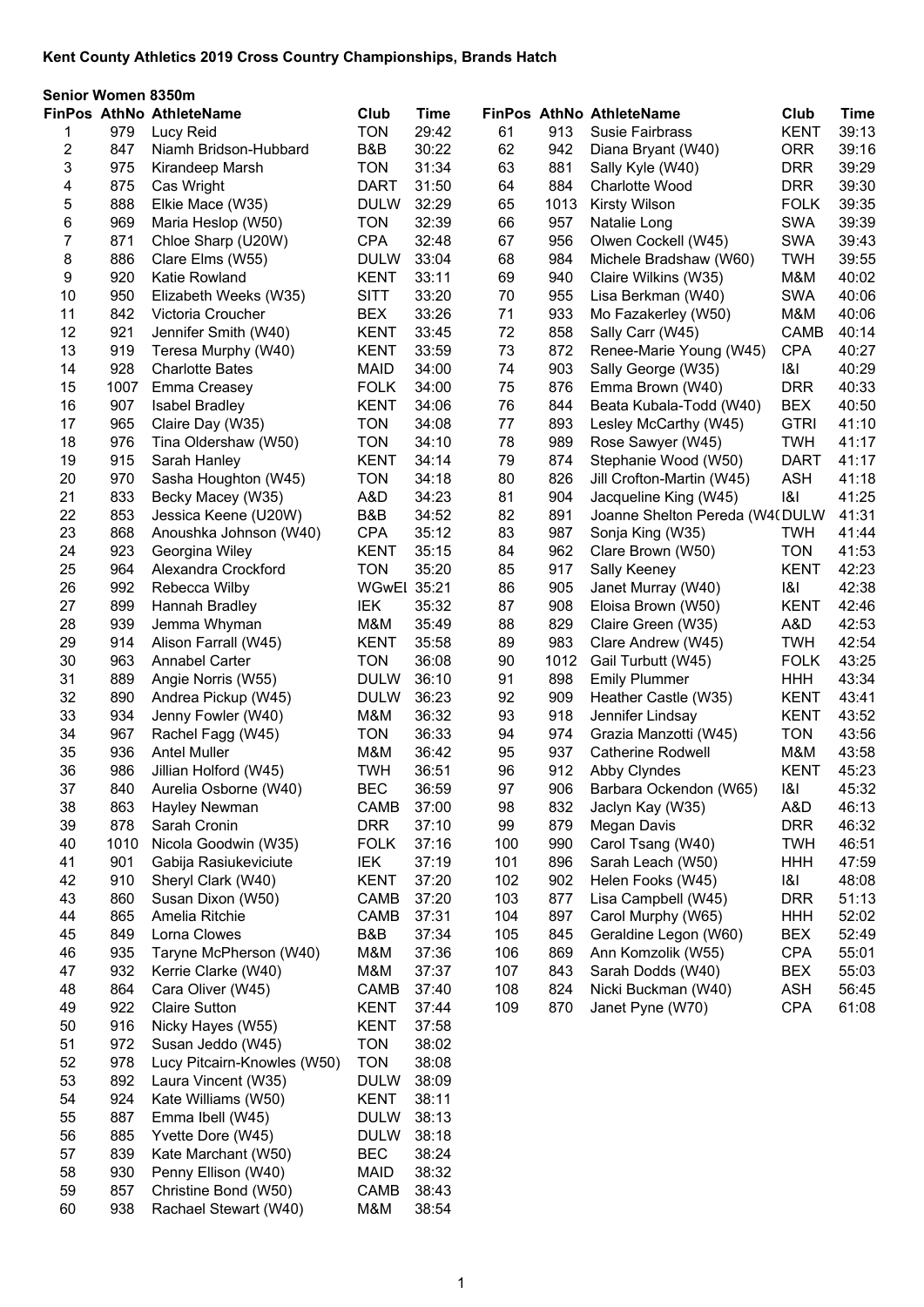# **Senior Women Senior Women**

#### **First 3 to score First 6 to score**

|    | Club                                   | <b>Points</b> |                | Club                        | Poin |
|----|----------------------------------------|---------------|----------------|-----------------------------|------|
| 1. | Tonbridge AC                           | 10            | 1              | Tonbridge AC                | 65   |
| 2  | Kent AC                                | 34            | $\overline{2}$ | Kent AC                     | 93   |
| 3  | <b>Dulwich Runners</b>                 | 44            | 3              | <b>Dulwich Runners</b>      | 184  |
| 4  | Blackheath & Bromley Harriers AC       | 69            | 4              | Medway & Maidstone AC       | 249  |
| 5  | Medway & Maidstone AC                  | 96            | 5              | <b>Cambridge Harriers</b>   | 304  |
| 6  | <b>Central Park Athletics</b>          | 103           | 6              | <b>Dartford Roadrunners</b> | 443  |
| 7  | <b>Harvel Hash Harriers</b>            | 296           |                | Tunbridge Wells Harriers    | 454  |
| 8  | Folkestone Running Club                | 120           |                |                             |      |
| 9  | <b>Cambridge Harriers</b>              | 125           |                |                             |      |
| 10 | Dartford Roadrunners                   | 166           |                |                             |      |
| 11 | <b>Tunbridge Wells Harriers</b>        | 182           |                |                             |      |
| 12 | <b>Bexley AC</b>                       | 192           |                |                             |      |
| 13 | Swale Combined AC                      | 203           |                |                             |      |
| 14 | Ashford and District Road Running Club | 207           |                |                             |      |
| 15 | <b>Istead &amp; Ifield Harriers</b>    | 241           |                |                             |      |

| omen                             |               | Senior women     |                                 |               |  |  |  |  |
|----------------------------------|---------------|------------------|---------------------------------|---------------|--|--|--|--|
| score                            |               | First 6 to score |                                 |               |  |  |  |  |
| Club                             | <b>Points</b> |                  | Club                            | <b>Points</b> |  |  |  |  |
| Tonbridge AC                     | 10            |                  | Tonbridge AC                    | 65            |  |  |  |  |
| Kent AC                          | 34            |                  | Kent AC                         | 93            |  |  |  |  |
| Dulwich Runners                  | 44            |                  | <b>Dulwich Runners</b>          | 184           |  |  |  |  |
| Blackheath & Bromley Harriers AC | 69            | 4                | Medway & Maidstone AC           | 249           |  |  |  |  |
| Medway & Maidstone AC            | 96            | 5                | <b>Cambridge Harriers</b>       | 304           |  |  |  |  |
| <b>Central Park Athletics</b>    | 103           | 6                | Dartford Roadrunners            | 443           |  |  |  |  |
| <b>Harvel Hash Harriers</b>      | 296           |                  | <b>Tunbridge Wells Harriers</b> | 454           |  |  |  |  |
|                                  |               |                  |                                 |               |  |  |  |  |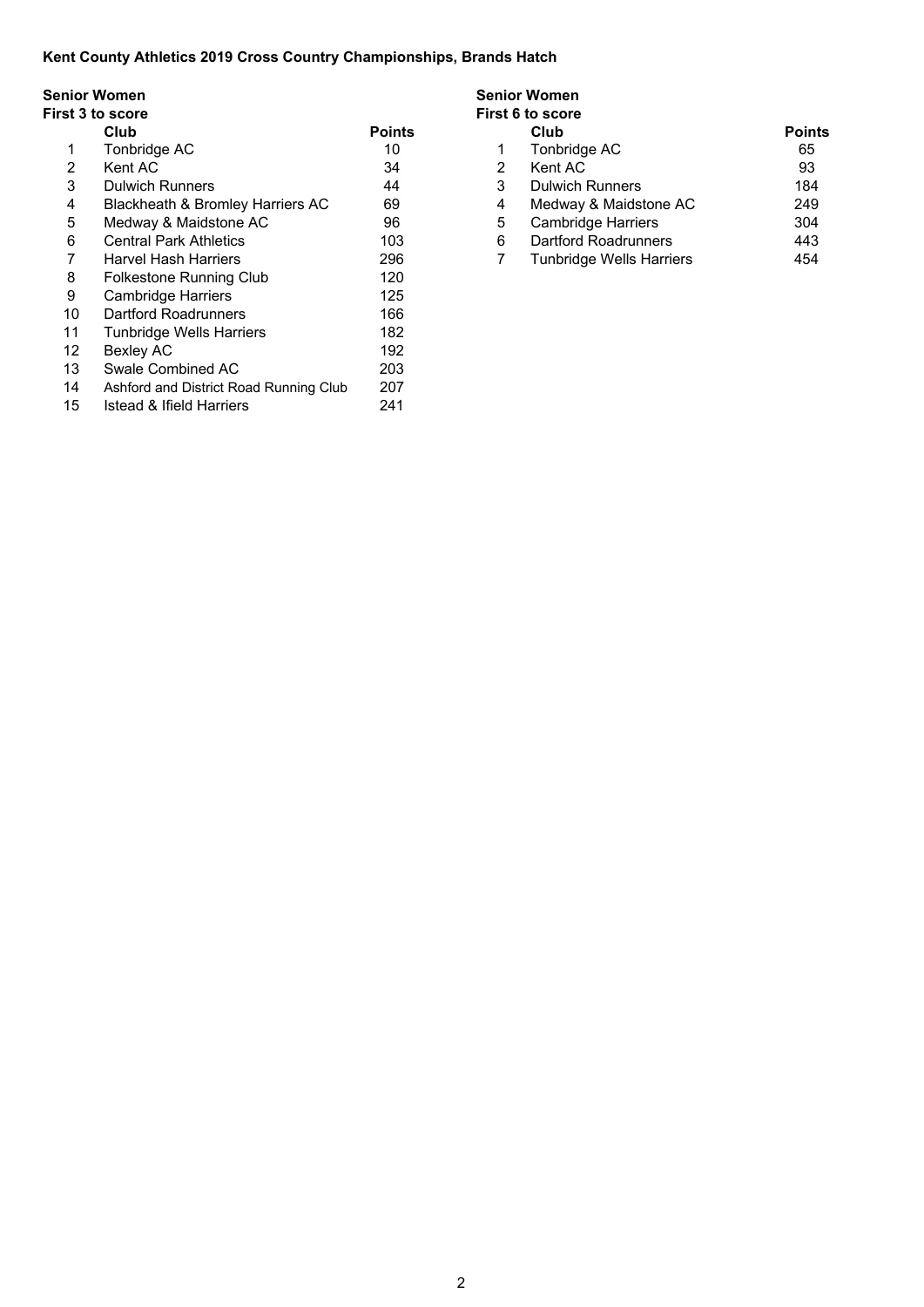| Under 20 Men 6100m |     |                                 |             | Under 20 Men |                |                                  |               |  |
|--------------------|-----|---------------------------------|-------------|--------------|----------------|----------------------------------|---------------|--|
|                    |     | <b>FinPos AthNo AthleteName</b> | Club        | <b>Time</b>  |                | First 3 to score                 |               |  |
| 1                  | 513 | Alasdair Kinloch                | <b>TON</b>  | 19:38        |                | Club                             | <b>Points</b> |  |
| 2                  | 477 | Lewis Mills                     | B&B         | 19:54        | 1              | Tonbridge AC                     | 13            |  |
| 3                  | 474 | <b>Charlie Davis</b>            | B&B         | 20:03        | $\overline{2}$ | Blackheath & Bromley Harriers AC | 22            |  |
| 4                  | 468 | Marshall Smith                  | ASH         | 20:10        | 3              | Medway & Maidstone AC            | 49            |  |
| 5                  | 512 | Jamie Goodge                    | <b>TON</b>  | 20:15        | 4              | Kent AC                          | 62            |  |
| 6                  | 467 | <b>Oliver Prior</b>             | <b>ASH</b>  | 20:32        |                |                                  |               |  |
| 7                  | 518 | Dan Schofield                   | <b>TON</b>  | 20:48        |                |                                  |               |  |
| 8                  | 496 | Marley Godden                   | M&M         | 20:50        |                |                                  |               |  |
| 9                  | 506 | <b>William Beeston</b>          | <b>TON</b>  | 20:52        |                |                                  |               |  |
| 10                 | 516 | <b>Bede Pitcairn-Knowles</b>    | <b>TON</b>  | 21:01        |                |                                  |               |  |
| 11                 | 483 | <b>Bailey Massey</b>            | <b>CAMB</b> | 21:02        |                |                                  |               |  |
| 12                 | 519 | James Stoney                    | <b>TON</b>  | 21:04        |                |                                  |               |  |
| 13                 | 998 | Morgan West                     | <b>FOLK</b> | 21:06        |                |                                  |               |  |
| 14                 | 487 | James Rolls                     | <b>DART</b> | 21:12        |                |                                  |               |  |
| 15                 | 493 | Joseph Yee                      | <b>KENT</b> | 21:17        |                |                                  |               |  |
| 16                 | 470 | <b>Mitchell Horne</b>           | <b>BEX</b>  | 21:18        |                |                                  |               |  |
| 17                 | 475 | Angus Harrington                | B&B         | 21:25        |                |                                  |               |  |
| 18                 | 484 | Joshua Olawunmi                 | <b>CAMB</b> | 21:32        |                |                                  |               |  |
| 19                 | 497 | Simon Habtom                    | M&M         | 21:35        |                |                                  |               |  |
| 20                 | 478 | Callum Myatt                    | B&B         | 21:40        |                |                                  |               |  |
| 21                 | 488 | Marcus Etheridge                | IEK         | 21:43        |                |                                  |               |  |
| 22                 | 495 | Jacques Cunningham-Marsh M&M    |             | 21:46        |                |                                  |               |  |
| 23                 | 492 | <b>Michael Eagling</b>          | <b>KENT</b> | 21:50        |                |                                  |               |  |
| 24                 | 490 | Noah Armitage-Hookes            | <b>KENT</b> | 21:51        |                |                                  |               |  |
| 25                 | 507 | Jamie Bingham                   | <b>TON</b>  | 22:02        |                |                                  |               |  |
| 26                 | 499 | <b>Charles George</b>           | <b>PADD</b> | 22:13        |                |                                  |               |  |
| 27                 | 489 | Joseph Griffiths                | <b>IEK</b>  | 22:33        |                |                                  |               |  |
| 28                 | 511 | James Elgar                     | <b>TON</b>  | 22:55        |                |                                  |               |  |
| 29                 | 510 | <b>Samuel Crick</b>             | <b>TON</b>  | 23:00        |                |                                  |               |  |
| 30                 | 502 | Henry Swandale                  | <b>TRR</b>  | 23:05        |                |                                  |               |  |
| 31                 | 508 | <b>Benedict Brooks</b>          | <b>TON</b>  | 24:40        |                |                                  |               |  |
| 32                 | 505 | <b>Adam Winnifrith</b>          | <b>JUDD</b> | 25:15        |                |                                  |               |  |
| 33                 | 515 | <b>Julius Moss</b>              | <b>TON</b>  | 25:50        |                |                                  |               |  |
| 34                 | 503 | David Barnes                    | <b>JUDD</b> | 27:35        |                |                                  |               |  |
| 35                 | 498 | Lorcan Rodgers                  | M&M         | 30:31        |                |                                  |               |  |

|   | Inder 20 Men |                                  |               |  |  |  |  |
|---|--------------|----------------------------------|---------------|--|--|--|--|
|   |              | irst 3 to score                  |               |  |  |  |  |
|   |              | Club                             | <b>Points</b> |  |  |  |  |
|   |              | 1 Tonbridge AC                   | 13            |  |  |  |  |
| 2 |              | Blackheath & Bromley Harriers AC | 22            |  |  |  |  |
| 3 |              | Medway & Maidstone AC            | 49            |  |  |  |  |
|   |              | Kent AC                          | 62            |  |  |  |  |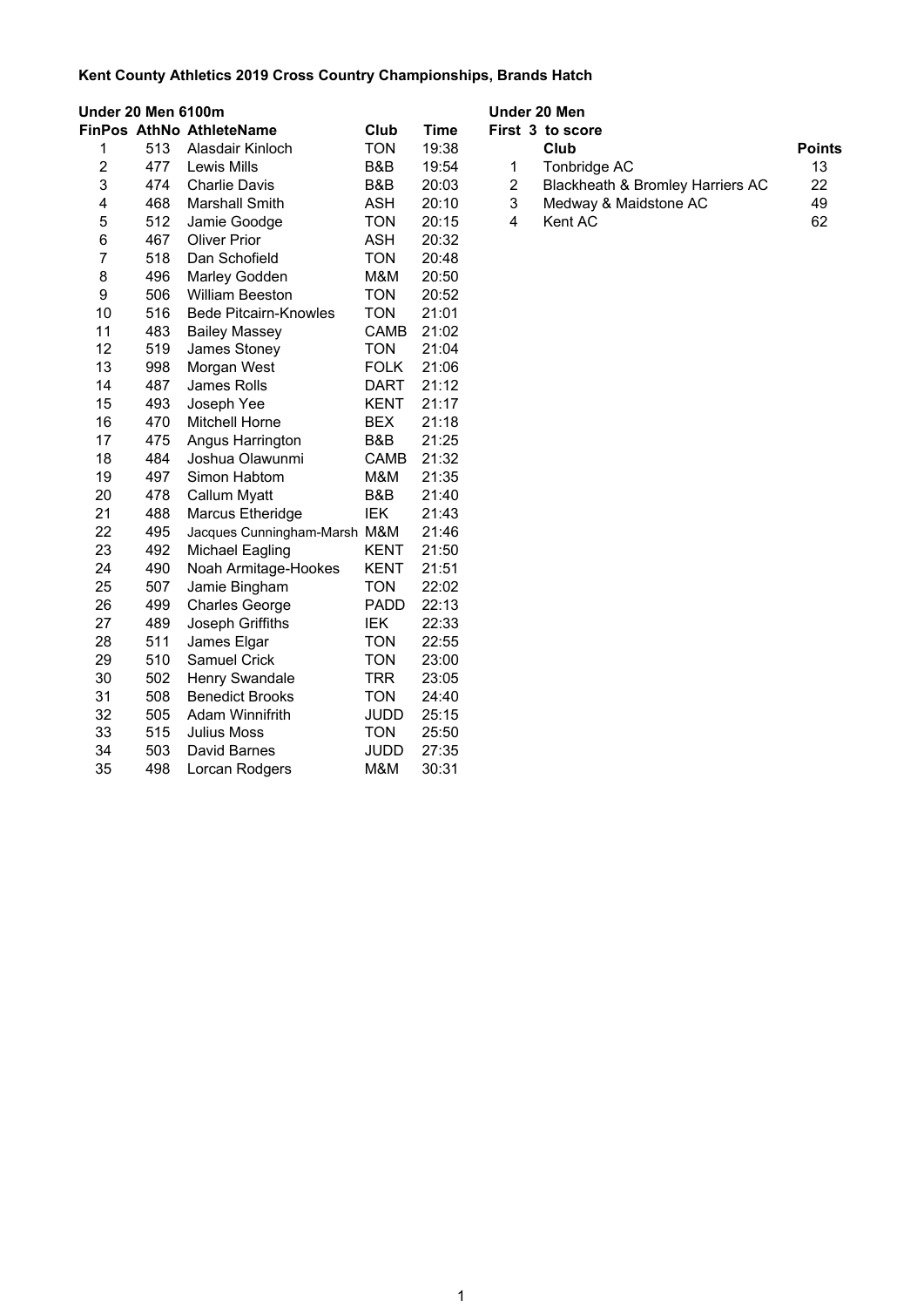|    |     | Under 20 Women 6100m          |             | Under 20 Women |    |                  |               |  |
|----|-----|-------------------------------|-------------|----------------|----|------------------|---------------|--|
|    |     | FinPos AthNo AthleteName      | Club        | Time           |    | First 3 to score |               |  |
|    | 399 | Holly Page                    | DART        | 22:24          |    | Club             | <b>Points</b> |  |
| 2  | 993 | Elizabeth Clarke              | HAST        | 22:31          | 1. | Tonbridge AC     | 26            |  |
| 3  | 398 | Sabrina Sinha                 | CAMB        | 22:51          |    |                  |               |  |
| 4  | 387 | Yasmin Austridge              | B&B         | 23:30          |    |                  |               |  |
| 5  | 397 | Ella Newton                   | <b>CAMB</b> | 24:09          |    |                  |               |  |
| 6  | 388 | Lucy Elms                     | B&B         | 25:07          |    |                  |               |  |
| 7  | 403 | Lucy Thompson                 | <b>TON</b>  | 25:20          |    |                  |               |  |
| 8  | 400 | Roseanna Temple               | <b>IEK</b>  | 25:48          |    |                  |               |  |
| 9  | 402 | <b>Polly Pitcairn-Knowles</b> | <b>TON</b>  | 26:05          |    |                  |               |  |
| 10 | 404 | Clara Tyler                   | <b>TON</b>  | 26:21          |    |                  |               |  |
| 11 | 997 | <b>Emily Chambers</b>         | <b>FOLK</b> | 26:28          |    |                  |               |  |
| 12 | 401 | <b>Abianne Coates</b>         | TON         | 27:14          |    |                  |               |  |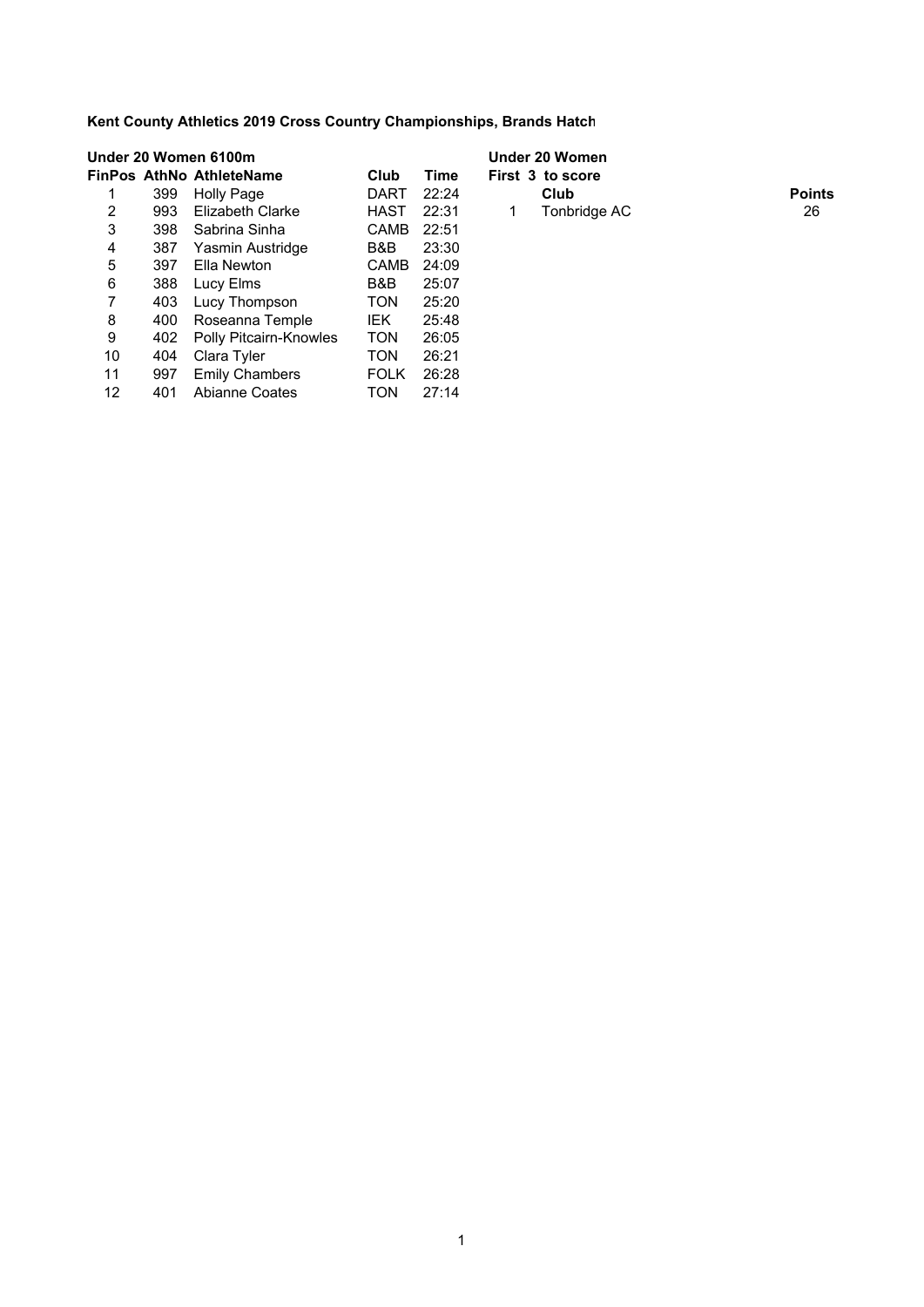| Under 17 Men 6100m      |     |                            |             |             |                | Under 17 Men                     |               |
|-------------------------|-----|----------------------------|-------------|-------------|----------------|----------------------------------|---------------|
|                         |     | FinPos AthNo AthleteName   | Club        | <b>Time</b> |                | First 4 to score                 |               |
| 1                       | 415 | Oliver Bright              | B&B         | 19:45       |                | Club                             | <b>Points</b> |
| $\overline{2}$          | 434 | Charlie Brisley            | IEK         | 19:51       | 1              | Tonbridge AC                     | 29            |
| 3                       | 458 | <b>Fraser Gordon</b>       | TON         | 19:55       | $\overline{c}$ | Invicta East Kent AC             | 31            |
| $\overline{\mathbf{4}}$ | 438 | <b>Matthew Stonier</b>     | IEK         | 20:03       | 3              | Medway & Maidstone AC            | 70            |
| 5                       | 460 | James Kingston             | TON         | 20:12       | 4              | Blackheath & Bromley Harriers AC | 88            |
| 6                       | 406 | Adam Wood                  | ASH         | 20:17       |                |                                  |               |
| $\overline{7}$          | 435 | Cameron Macrae             | IEK         | 20:19       |                |                                  |               |
| 8                       | 432 | Archie May                 | <b>DART</b> | 20:39       |                |                                  |               |
| $\boldsymbol{9}$        | 457 | <b>Toby Emm</b>            | <b>TON</b>  | 20:54       |                |                                  |               |
| 10                      | 412 | Jack Higgins               | <b>BEX</b>  | 20:58       |                |                                  |               |
| 11                      | 413 | <b>Ted Higgins</b>         | <b>BEX</b>  | 21:11       |                |                                  |               |
| 12                      | 465 | Adam Van der Plas          | <b>TON</b>  | 21:16       |                |                                  |               |
| 13                      | 461 | Alexander Sandberg         | <b>TON</b>  | 21:24       |                |                                  |               |
| 14                      | 443 | <b>Ben Hughes</b>          | M&M         | 21:59       |                |                                  |               |
| 15                      | 440 | Isaac Maxwell              | KENT        | 22:10       |                |                                  |               |
| 16                      | 441 | <b>Alexander Donnelly</b>  | M&M         | 22:12       |                |                                  |               |
| 17                      | 462 | Daniel Seaton              | <b>TON</b>  | 22:16       |                |                                  |               |
| 18                      | 437 | <b>Oscar Parrick</b>       | IEK         | 22:26       |                |                                  |               |
| 19                      | 445 | Daniel Mcglynn             | M&M         | 22:30       |                |                                  |               |
| 20                      | 463 | Alexander Thompson         | <b>TON</b>  | 22:38       |                |                                  |               |
| 21                      | 448 | George Wallace             | M&M         | 22:47       |                |                                  |               |
| 22                      | 419 | <b>Benjamin Gardiner</b>   | B&B         | 23:00       |                |                                  |               |
| 23                      | 455 | Alexander Beeston          | <b>TON</b>  | 23:00       |                |                                  |               |
| 24                      | 431 | Cameron Sharp              | <b>CPA</b>  | 23:03       |                |                                  |               |
| 25                      | 442 | Jude Gordon                | M&M         | 23:04       |                |                                  |               |
| 26                      | 409 | Seroo Oh                   | <b>BGA</b>  | 23:10       |                |                                  |               |
| 27                      | 439 | Luke Abrams                | KENT        | 23:33       |                |                                  |               |
| 28                      | 424 | <b>Justin Strover</b>      | B&B         | 24:07       |                |                                  |               |
| 29                      | 449 | <b>Isaac Thomas</b>        | MPX         | 24:14       |                |                                  |               |
| 30                      | 408 | Joel Meier                 | BGA         | 24:17       |                |                                  |               |
| 31                      | 407 | Daniel Maendel             | <b>BGA</b>  | 24:31       |                |                                  |               |
| 32                      | 429 | John Okomayin              | CAMB        | 24:35       |                |                                  |               |
| 33                      | 405 | Daniel Fitch               | <b>ASH</b>  | 24:38       |                |                                  |               |
| 34                      | 447 | Luke Stringer              | M&M         | 24:48       |                |                                  |               |
| 35                      | 452 | Mungo Mangat               | <b>JUDD</b> | 24:57       |                |                                  |               |
| 36                      | 444 | Finlay Macdonald           | M&M         | 26:00       |                |                                  |               |
| 37                      | 423 | <b>Bailey Marks-Belaon</b> | B&B         | 26:20       |                |                                  |               |
| 38                      | 464 | Joshua O'Brien             | <b>TON</b>  | 26:36       |                |                                  |               |
| 39                      | 454 | <b>Bobby Rogers</b>        | JUDD        | 26:40       |                |                                  |               |
| 40                      | 433 | <b>Matthew Boucher</b>     | IEK         | 27:11       |                |                                  |               |
| 41                      | 450 | Adam Garside               | PADD        | 31:49       |                |                                  |               |

|                | naer 17 men                      |               |  |  |  |  |  |  |
|----------------|----------------------------------|---------------|--|--|--|--|--|--|
|                | irst 4 to score                  |               |  |  |  |  |  |  |
|                | Club                             | <b>Points</b> |  |  |  |  |  |  |
| $\overline{1}$ | Tonbridge AC                     | 29            |  |  |  |  |  |  |
| 2              | Invicta East Kent AC             | 31            |  |  |  |  |  |  |
| 3              | Medway & Maidstone AC            | 70            |  |  |  |  |  |  |
| 4              | Blackheath & Bromley Harriers AC | 88            |  |  |  |  |  |  |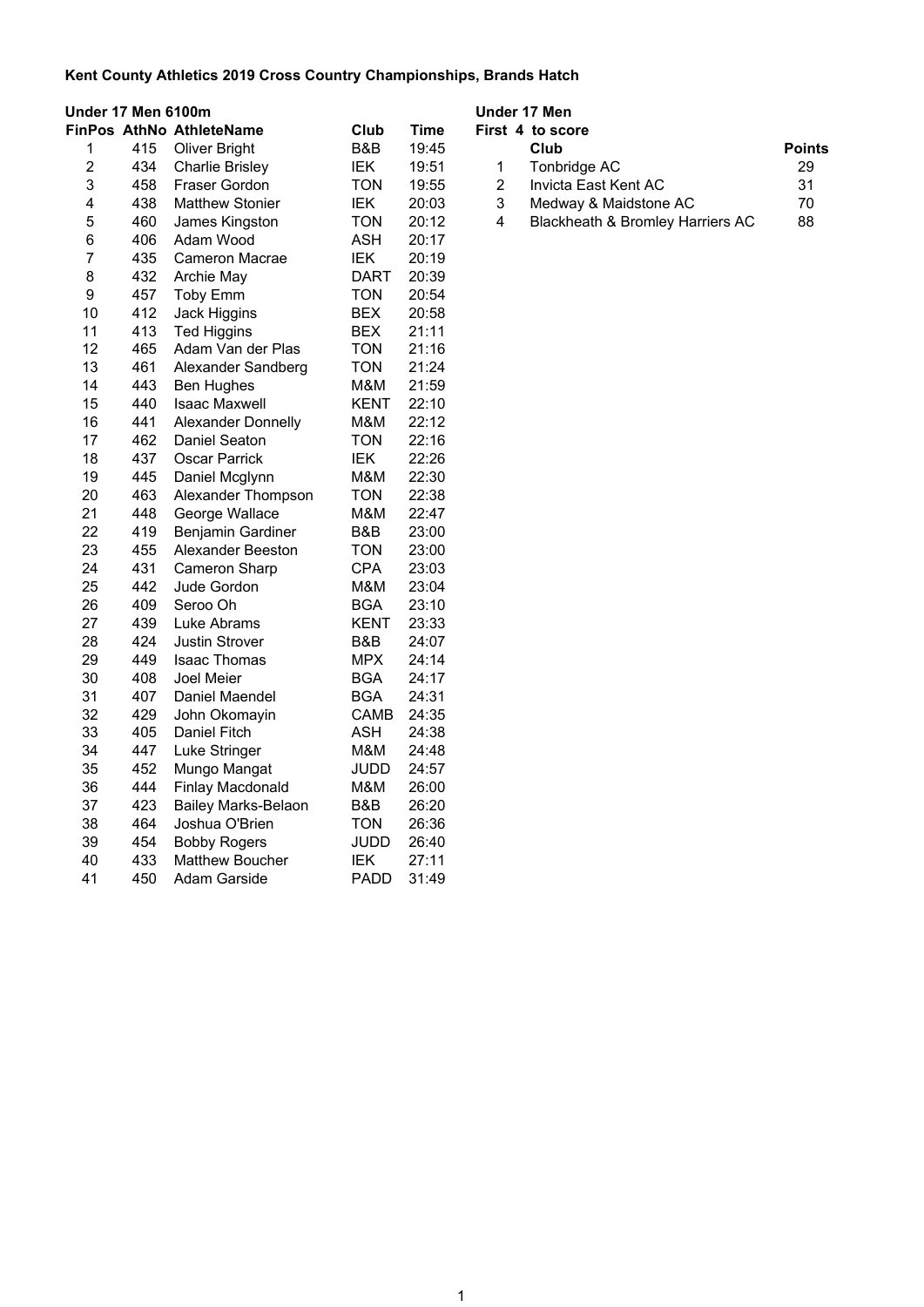| Under 17 Women 6100m    |     |                                 |             | Under 17 Women |   |                                  |               |
|-------------------------|-----|---------------------------------|-------------|----------------|---|----------------------------------|---------------|
|                         |     | <b>FinPos AthNo AthleteName</b> | Club        | <b>Time</b>    |   | First 3 to score                 |               |
| 1                       | 378 | Katie Goodge                    | <b>TON</b>  | 23:31          |   | Club                             | <b>Points</b> |
| $\overline{\mathbf{c}}$ | 360 | Maisy Rose                      | <b>DART</b> | 23:49          | 1 | Blackheath & Bromley Harriers AC | 16            |
| 3                       | 353 | Morgan Squibb                   | B&B         | 24:18          | 2 | Tonbridge AC                     | 27            |
| 4                       | 362 | Imogen Amos                     | IEK         | 24:44          | 3 | Dartford Harriers AC             | 39            |
| 5                       | 357 | <b>Lily Newton</b>              | CAMB        | 24:57          |   |                                  |               |
| 6                       | 350 | Jessica Neal                    | B&B         | 25:01          |   |                                  |               |
| $\overline{7}$          | 351 | Ellie Osmond                    | B&B         | 25:40          |   |                                  |               |
| 8                       | 369 | <b>Charlotte Young</b>          | M&M         | 25:52          |   |                                  |               |
| 9                       | 370 | Katie Painter                   | MTRI        | 26:14          |   |                                  |               |
| 10                      | 355 | Zoe White                       | B&B         | 26:25          |   |                                  |               |
| 11                      | 372 | Elena Jury                      | <b>SWA</b>  | 26:29          |   |                                  |               |
| 12                      | 384 | <b>Stephanie Puxty</b>          | <b>TON</b>  | 26:49          |   |                                  |               |
| 13                      | 363 | Louise Flynn                    | IEK.        | 27:10          |   |                                  |               |
| 14                      | 386 | Meghan Watson                   | <b>TON</b>  | 27:18          |   |                                  |               |
| 15                      | 379 | Matilda Hall                    | <b>TON</b>  | 27:48          |   |                                  |               |
| 16                      | 359 | Rebecca Lloyd                   | <b>DART</b> | 28:01          |   |                                  |               |
| 17                      | 382 | Vita Milana                     | <b>TON</b>  | 28:11          |   |                                  |               |
| 18                      | 380 | Elizabeth Heslop                | TON         | 28:15          |   |                                  |               |
| 19                      | 373 | Lily Jewell                     | TRR         | 28:32          |   |                                  |               |
| 20                      | 365 | <b>Ottilie Bright</b>           | <b>KENT</b> | 28:48          |   |                                  |               |
| 21                      | 358 | Isabel Lloyd                    | <b>DART</b> | 28:54          |   |                                  |               |
| 22                      | 345 | <b>Emily Davis</b>              | B&B         | 28:57          |   |                                  |               |
| 23                      | 374 | Aeryn Stretton                  | TRR         | 28:58          |   |                                  |               |
| 24                      | 376 | Luciana Anderson                | <b>TON</b>  | 29:20          |   |                                  |               |
| 25                      | 371 | Sophie Painter                  | <b>MTRI</b> | 29:29          |   |                                  |               |
| 26                      | 368 | Kerry Dewberry                  | M&M         | 32:46          |   |                                  |               |
| 27                      | 361 | Madeline Carr                   | <b>GTRI</b> | 33:51          |   |                                  |               |

|    | Jnder 17 Women                   |               |
|----|----------------------------------|---------------|
|    | First 3 to score                 |               |
|    | Club                             | <b>Points</b> |
| 1. | Blackheath & Bromley Harriers AC | 16            |
| 2  | Tonbridge AC                     | 27            |
| 3  | Dartford Harriers AC             | 39            |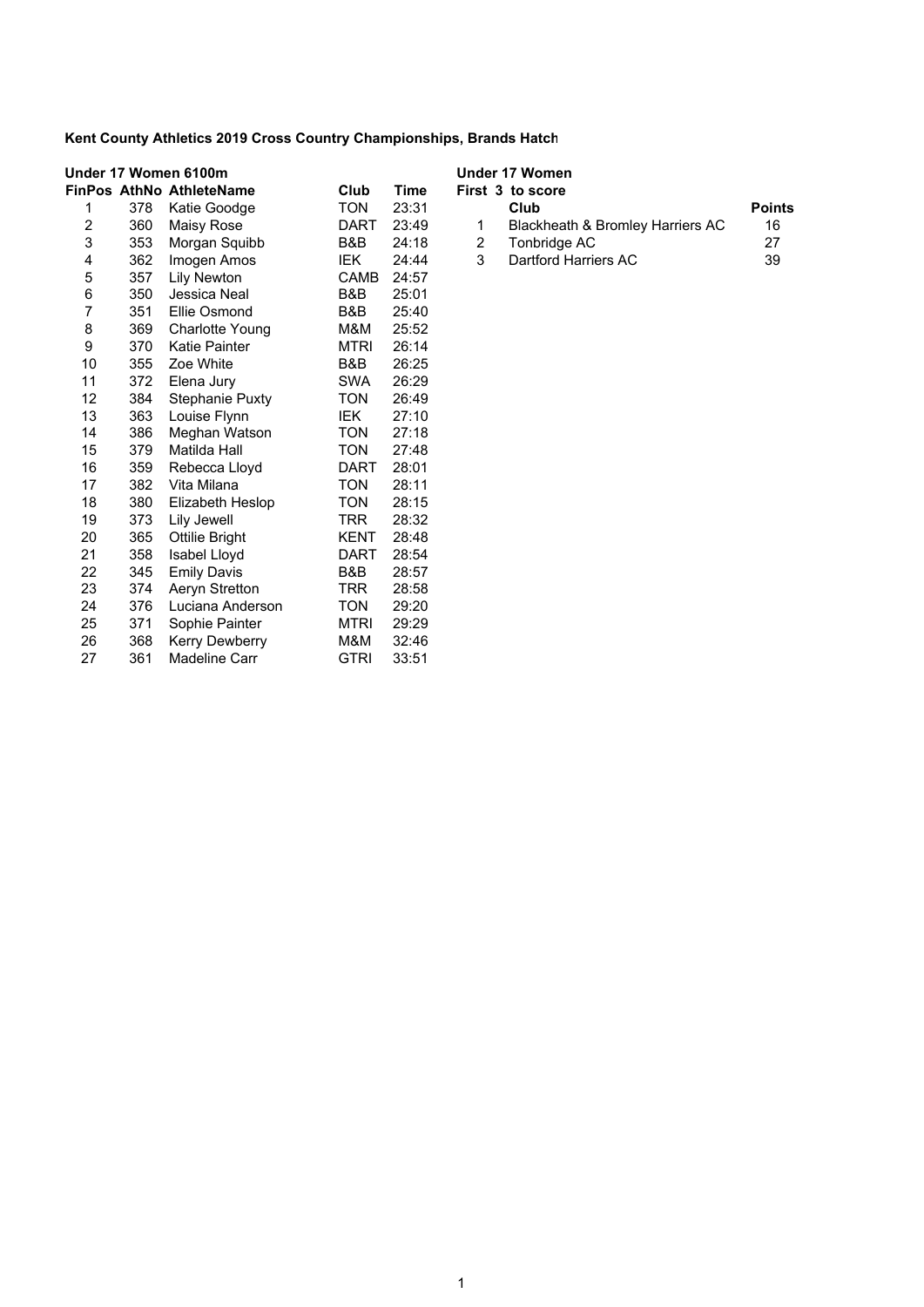|                | Under 15 Boys 4400m      |             |                | <b>Under 15 Boys</b>                               |               |
|----------------|--------------------------|-------------|----------------|----------------------------------------------------|---------------|
|                | FinPos AthNo AthleteName | Club        | <b>Time</b>    | First 4 to score                                   |               |
| 1              | 341 Matthew Taylor       | <b>TON</b>  | 14:18          | Club                                               | <b>Points</b> |
| $\overline{c}$ | 242 Louis Small          | ASH         | 14:34          | Tonbridge AC<br>1                                  | 21            |
| 3              | 340 Henry Taylor         | <b>TON</b>  | 14:51          | $\overline{c}$<br>Blackheath & Bromley Harriers AC | 62            |
| 4              | 250 Tom Brash            | B&B         | 14:58          | 3<br>Medway & Maidstone AC                         | 125           |
| 5              | 247 Jalen Pople          | BEX         | 15:08          | 4<br>The Judd School                               | 145           |
| 6              | 241 Jack Small           | ASH         | 15:10          | 5<br>Dartford Harriers AC                          | 169           |
| 7              | 288 Ethan Gear           | M&M         | 15:13          | 6<br><b>Cambridge Harriers</b>                     | 188           |
| 8              | 331 Matthew Dubery       | <b>TON</b>  | 15:18          | Kent AC<br>$\overline{7}$                          | 204           |
| 9              | 327 Fin Croll            | <b>TON</b>  | 15:21          |                                                    |               |
| 10             | 279 Thomas Hutton        | IEK         | 15:34          |                                                    |               |
| 11             | 293 Oliver Horne         | <b>MTRI</b> | 15:37          |                                                    |               |
| 12             | 266 Ethan Fiore          | CAMB        | 15:46          |                                                    |               |
| 13             | 280 Jamie Keir           | IEK         | 15:54          |                                                    |               |
| 14             | 240 Max Behrens          | <b>ASH</b>  | 15:59          |                                                    |               |
| 15             | 336 Adam Jeddo           | <b>TON</b>  | 16:05          |                                                    |               |
| 16             | 313 Rhys Page            | JUDD        | 16:07          |                                                    |               |
| 17             | 259 Matthew Smith        | B&B         | 16:12          |                                                    |               |
| 18             | 326 Edward Coutts        | <b>TON</b>  | 16:14          |                                                    |               |
| 19             | 258 George Shaw          | B&B         | 16:16          |                                                    |               |
| 20             | 339 Adam Singleterry     | <b>TON</b>  | 16:22          |                                                    |               |
| 21             | 283 Jude Weekly          | KENT        | 16:24          |                                                    |               |
| 22             | 252 Frederick Georgiou   | B&B         | 16:25          |                                                    |               |
| 23             | 245 Darren Meier         | <b>BGA</b>  | 16:26          |                                                    |               |
| 24             | 276 Daniel Moulton       | DART        | 16:33          |                                                    |               |
| 25             | 338 Tom Phillips         | <b>TON</b>  | 16:35          |                                                    |               |
| 26             | 320 Alexander Adrian     | <b>TON</b>  | 16:36          |                                                    |               |
| 27             | 333 Olukorede Fasina     | <b>TON</b>  | 16:42          |                                                    |               |
| 28             | 243 Adam Blough          | <b>BGA</b>  | 16:48          |                                                    |               |
|                |                          |             | 16:48          |                                                    |               |
| 29             | 334 Ananjan Ganguli      | <b>TON</b>  |                |                                                    |               |
| 30             | 328 Huxley Crush         | <b>TON</b>  | 16:54<br>16:57 |                                                    |               |
| 31<br>32       | 301 Rowan Tyler          | TRR         | 16:59          |                                                    |               |
|                | 329 Angus Currie         | <b>TON</b>  |                |                                                    |               |
| 33             | 337 Alex McDonald        | <b>TON</b>  | 17:05          |                                                    |               |
| 34             | 309 Meno Mangat          | JUDD        | 17:09          |                                                    |               |
| 35             | 294 Matthew Howson       | <b>MTRI</b> | 17:10          |                                                    |               |
| 36             | 289 Joe Hollands         | M&M         | 17:10          |                                                    |               |
| 37             | 287 Cameron Featherstone | M&M         | 17:11          |                                                    |               |
| 38             | 249 Jake Anthony         | B&B         | 17:17          |                                                    |               |
| 39             | 300 Dylan Leach          | <b>TRR</b>  | 17:19          |                                                    |               |
| 40             | 248 William Andrews      | B&B         | 17:27          |                                                    |               |
| 41             | 325 Kimball Catling      | <b>TON</b>  | 17:33          |                                                    |               |
| 42             | 284 Lucas Zurdo          | <b>KENT</b> | 17:35          |                                                    |               |
| 43             | 292 Oliver Curd          | <b>MTRI</b> | 17:40          |                                                    |               |
| 44             | 273 Miles Brierley       | <b>DART</b> | 17:41          |                                                    |               |
| 45             | 286 Callum Featherstone  | M&M         | 17:45          |                                                    |               |
| 46             | 314 Ben Pearce           | <b>JUDD</b> | 17:48          |                                                    |               |
| 47             | 244 Karl Keiderling      | <b>BGA</b>  | 17:50          |                                                    |               |
| 48             | 268 Fredrik Nordgren     | CAMB        | 17:53          |                                                    |               |
| 49             | 305 Matthew Clarke       | JUDD        | 17:55          |                                                    |               |
| 50             | 278 George Tanner        | DART        | 17:56          |                                                    |               |
| 51             | 274 Luke Fenton          | DART        | 18:00          |                                                    |               |
| 52             | 308 Toby Horner          | JUDD        | 18:01          |                                                    |               |
| 53             | 260 Samuel Stuart        | B&B         | 18:04          |                                                    |               |
| 54             | 272 Edward Best          | DART        | 18:06          |                                                    |               |
| 55             | 297 Marcus Cook          | SEV         | 18:07          |                                                    |               |
| 56             | 291 Kelechi Ryan         | M&M         | 18:17          |                                                    |               |
| 57             | 264 Thomas Carbin        | CAMB        | 18:22          |                                                    |               |
| 58             | 330 Oscar de Daranyi     | <b>TON</b>  | 18:32          |                                                    |               |
| 59             | 310 Josh Neen            | JUDD        | 18:33          |                                                    |               |
| 60             | 261 Thomas Sugden        | B&B         | 18:34          |                                                    |               |

|   | טטע טו ו <b>טש</b> וו                       |               |
|---|---------------------------------------------|---------------|
|   | irst 4 to score                             |               |
|   | Club                                        | <b>Points</b> |
| 1 | Tonbridge AC                                | 21            |
| 2 | <b>Blackheath &amp; Bromley Harriers AC</b> | 62            |
| 3 | Medway & Maidstone AC                       | 125           |
| 4 | The Judd School                             | 145           |
| 5 | Dartford Harriers AC                        | 169           |
| 6 | Cambridge Harriers                          | 188           |
|   | Kent AC                                     | 204           |
|   |                                             |               |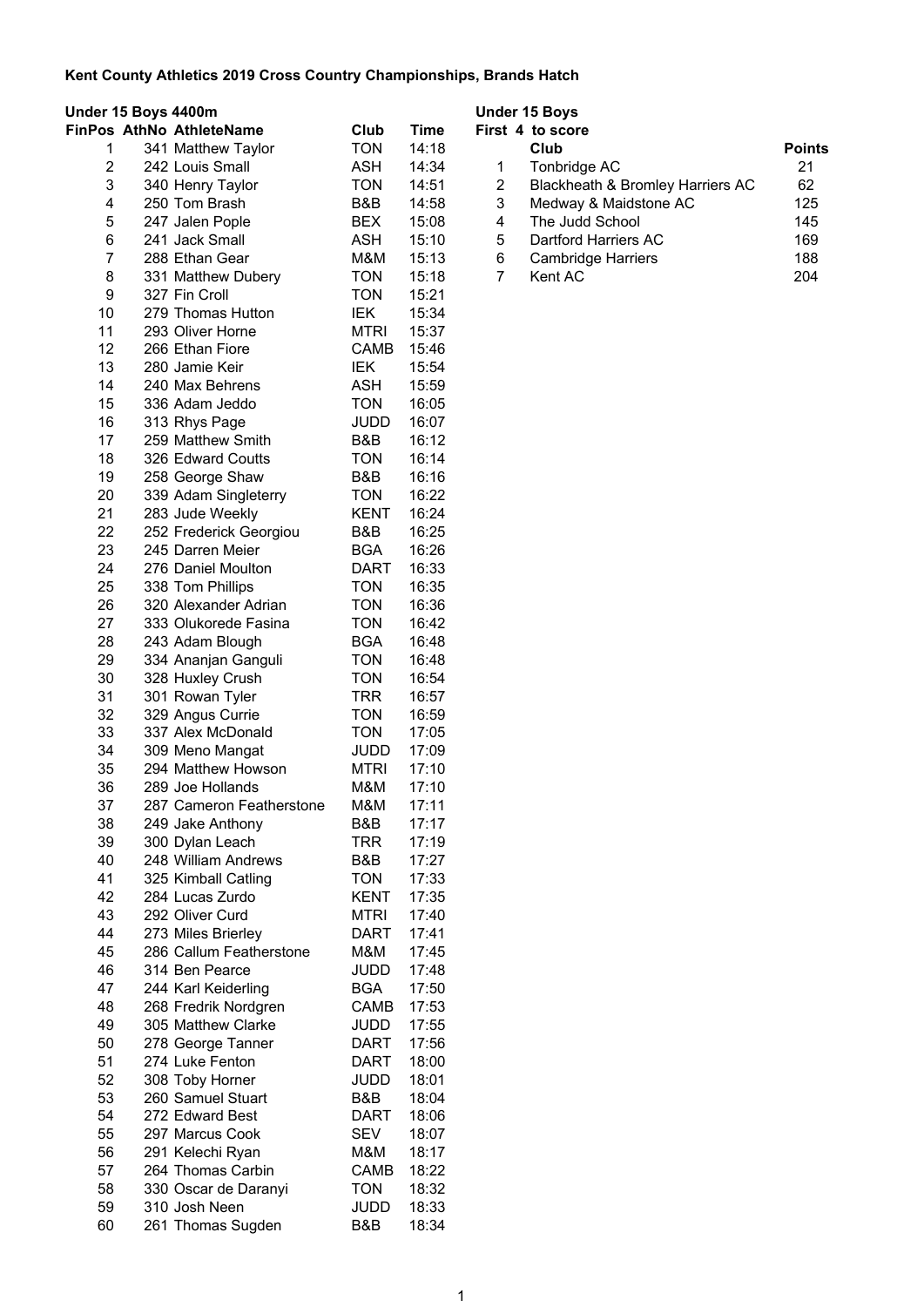| 61 | 304 Callum Benson    | JUDD        | 18:35 |
|----|----------------------|-------------|-------|
| 62 | 275 Aaron Gray       | DART        | 18:37 |
| 63 | 290 Finn Rodgers     | M&M         | 18:41 |
| 64 | 323 Joe Butterfield  | <b>TON</b>  | 18:48 |
| 65 | 319 Matthew Youngman | <b>JUDD</b> | 19:03 |
| 66 | 277 Joseph Rose      | DART        | 19:15 |
| 67 | 246 Ewan Beet        | BFX         | 19:18 |
| 68 | 302 James Andrews    | JUDD        | 19:24 |
| 69 | 285 Oscar Zurdo      | <b>KENT</b> | 19:29 |
| 70 | 332 Cameron Dymond   | <b>TON</b>  | 19:37 |
| 71 | 265 Liam Carr        | CAMB        | 20:19 |
| 72 | 281 Seth Maxwell     | <b>KENT</b> | 20:44 |
| 73 | 307 Seb Graham       | JUDD        | 21:03 |
| 74 | 270 Luca Treadwell   | CAMB        | 21:42 |
| 75 | 312 Haris Nomikos    | JUDD        | 21:48 |
| 76 | 311 Costas Nomikos   | JUDD.       | 24:47 |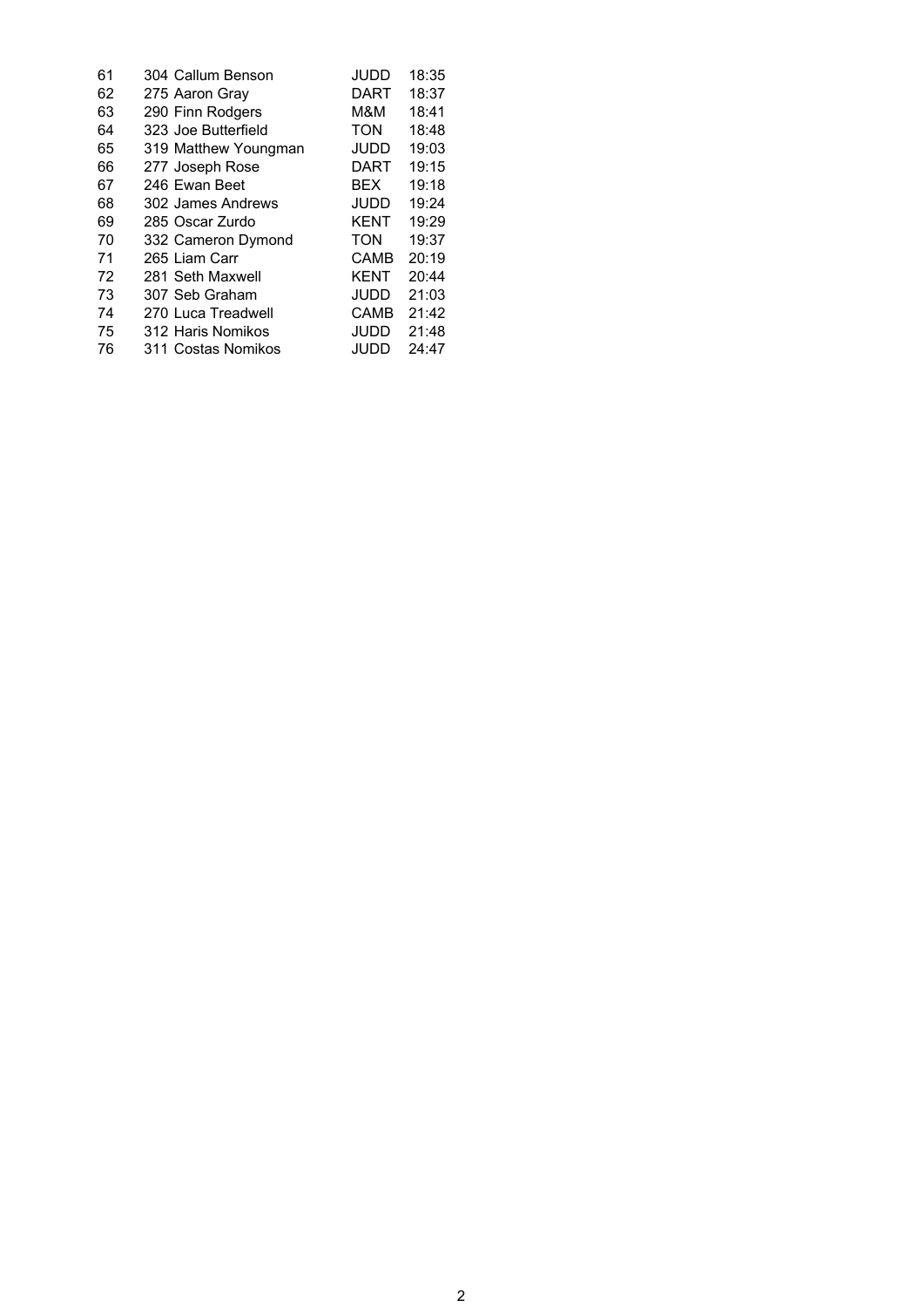| Under 15 Girls 4400m      |     | <b>FinPos AthNo AthleteName</b>                 | Club              | <b>Time</b>    |                | <b>Under 15 Girls</b><br>First 3 to score |               |
|---------------------------|-----|-------------------------------------------------|-------------------|----------------|----------------|-------------------------------------------|---------------|
| 1                         | 207 | Teigan Sullivan                                 | IEK               | 17:08          |                | Club                                      | <b>Points</b> |
| $\boldsymbol{2}$          | 180 | Hannah Clark                                    | B&B               | 17:17          | 1              | Blackheath & Bromley Harriers AC          | 14            |
| $\ensuremath{\mathsf{3}}$ | 994 | Ailbhe Barnes                                   | <b>CAMB</b>       | 17:18          | $\overline{c}$ | Invicta East Kent AC                      | 34            |
| 4                         | 182 | Ellie Dolby                                     | B&B               | 17:26          | 3              | <b>Thanet Road Runners AC</b>             | 47            |
| 5                         | 234 | Alexandra Evans                                 | <b>TON</b>        | 17:43          | 4              | Medway & Maidstone AC                     | 52            |
| 6                         | 230 | Jenny Swandale                                  | <b>TRR</b>        | 17:46          | 5              | Tonbridge AC                              | 53            |
| 7                         | 214 | Anna Palmer                                     | M&M               | 17:47          | 6              | <b>Ashford AC</b>                         | 85            |
| 8                         | 184 | Daniella Harper                                 | B&B               | 17:58          | 7              | Medway Phoenix                            | 105           |
| 9                         | 187 | <b>Lily Meers</b>                               | B&B               | 18:09          |                |                                           |               |
| 10                        | 175 | Elisha Roger                                    | <b>ASH</b>        | 18:13          |                |                                           |               |
| 11                        | 224 | <b>Megan Ormiston</b>                           | MTRI              | 18:24          |                |                                           |               |
| 12                        | 183 | Heidi Forsyth                                   | B&B               | 18:28          |                |                                           |               |
| 13                        | 205 | Abigail Hope                                    | IEK               | 18:42          |                |                                           |               |
| 14                        | 201 | Isabelle Stoneham                               | <b>GTRI</b>       | 18:46          |                |                                           |               |
| 15                        | 223 | Hannah Mitchell                                 | <b>MTRI</b>       | 18:49          |                |                                           |               |
| 16                        | 228 | Amy Goodhand                                    | <b>TRR</b>        | 18:59          |                |                                           |               |
| 17                        | 222 | Ella Webb                                       | <b>MPX</b>        | 19:02          |                |                                           |               |
| 18                        | 218 | Annabel Young                                   | M&M               | 19:03          |                |                                           |               |
| 19                        | 235 | <b>Annabelle Hales</b>                          | <b>TON</b>        | 19:19          |                |                                           |               |
| 20                        | 204 |                                                 | IEK               | 19:21          |                |                                           |               |
| 21                        | 185 | <b>Isabelle Harding</b><br>Cameron Kelly-Gordon | B&B               |                |                |                                           |               |
| 22                        | 179 |                                                 | B&B               | 19:25<br>19:26 |                |                                           |               |
| 23                        | 206 | Olivia Berry                                    | IEK               | 19:31          |                |                                           |               |
| 24                        | 202 | Millie Knightley                                |                   | 19:37          |                |                                           |               |
| 25                        | 231 | <b>Tullulah Butcher</b>                         | IEK<br><b>TRR</b> |                |                |                                           |               |
|                           |     | Isobel Tyler                                    |                   | 19:46          |                |                                           |               |
| 26                        | 181 | Ella Deighton                                   | B&B               | 19:49          |                |                                           |               |
| 27                        | 211 | Fern Curran                                     | M&M               | 19:57          |                |                                           |               |
| 28                        | 209 | Rachel Anderson                                 | M&M               | 20:04          |                |                                           |               |
| 29                        | 237 | Angela Ward                                     | <b>TON</b>        | 20:15          |                |                                           |               |
| 30                        | 177 | <b>Tisha Singhal</b>                            | <b>BEX</b>        | 20:18          |                |                                           |               |
| 31                        | 193 | Olivia Wauters                                  | B&B               | 20:19          |                |                                           |               |
| 32                        | 176 | Grace Whittingham                               | <b>ASH</b>        | 20:23          |                |                                           |               |
| 33                        | 217 | Martha Tatnell<br>Lauren Harker                 | M&M               | 20:25          |                |                                           |               |
| 34                        | 225 |                                                 | <b>PADD</b>       | 20:35          |                |                                           |               |
| 35                        | 191 | Abigail Smith                                   | B&B               | 20:49          |                |                                           |               |
| 36                        | 200 | Rachel Bradley                                  | DART              | 20:58          |                |                                           |               |
| 37                        | 213 | Sarah Mitchell                                  | M&M               | 21:13          |                |                                           |               |
| 38                        | 194 | <b>Amelie Willars</b>                           | B&B               | 21:15          |                |                                           |               |
| 39                        | 199 | Lauren Bowen                                    | <b>DART</b>       | 21:37          |                |                                           |               |
| 40                        | 996 | Olivia Young                                    | <b>FOLK</b>       | 21:39          |                |                                           |               |
| 41                        | 219 | Alice Gyde                                      | <b>MPX</b>        | 21:49          |                |                                           |               |
| 42                        | 236 | Aimee Holdstock                                 | <b>TON</b>        | 21:50          |                |                                           |               |
| 43                        | 174 | Anna Hinson                                     | <b>ASH</b>        | 21:51          |                |                                           |               |
| 44                        | 173 | Chloe Green                                     | <b>ASH</b>        | 21:52          |                |                                           |               |
| 45                        | 216 | Katie Stringer                                  | M&M               | 22:06          |                |                                           |               |
| 46                        | 178 | Kacey May Smith                                 | <b>BEX</b>        | 22:13          |                |                                           |               |
| 47                        | 221 | Amira Thomas                                    | <b>MPX</b>        | 22:17          |                |                                           |               |
| 48                        | 233 | Taliyah Dahdi                                   | <b>TON</b>        | 22:39          |                |                                           |               |
| 49                        | 212 | Ciara Harrop                                    | M&M               | 23:06          |                |                                           |               |
| 50                        | 232 | Amber Crush                                     | <b>TON</b>        | 23:20          |                |                                           |               |
| 51                        | 220 | Jamie Smith                                     | <b>MPX</b>        | 24:03          |                |                                           |               |
| 52                        | 227 | Annabel Barker                                  | <b>SWA</b>        | 24:20          |                |                                           |               |

|   | irst 3 to score                  |               |
|---|----------------------------------|---------------|
|   | Club                             | <b>Points</b> |
| 1 | Blackheath & Bromley Harriers AC | 14            |
| 2 | Invicta East Kent AC             | 34            |
| 3 | Thanet Road Runners AC           | 47            |
| 4 | Medway & Maidstone AC            | 52            |
| 5 | Tonbridge AC                     | 53            |
| 6 | Ashford AC                       | 85            |
|   | Medway Phoenix                   | 105           |
|   |                                  |               |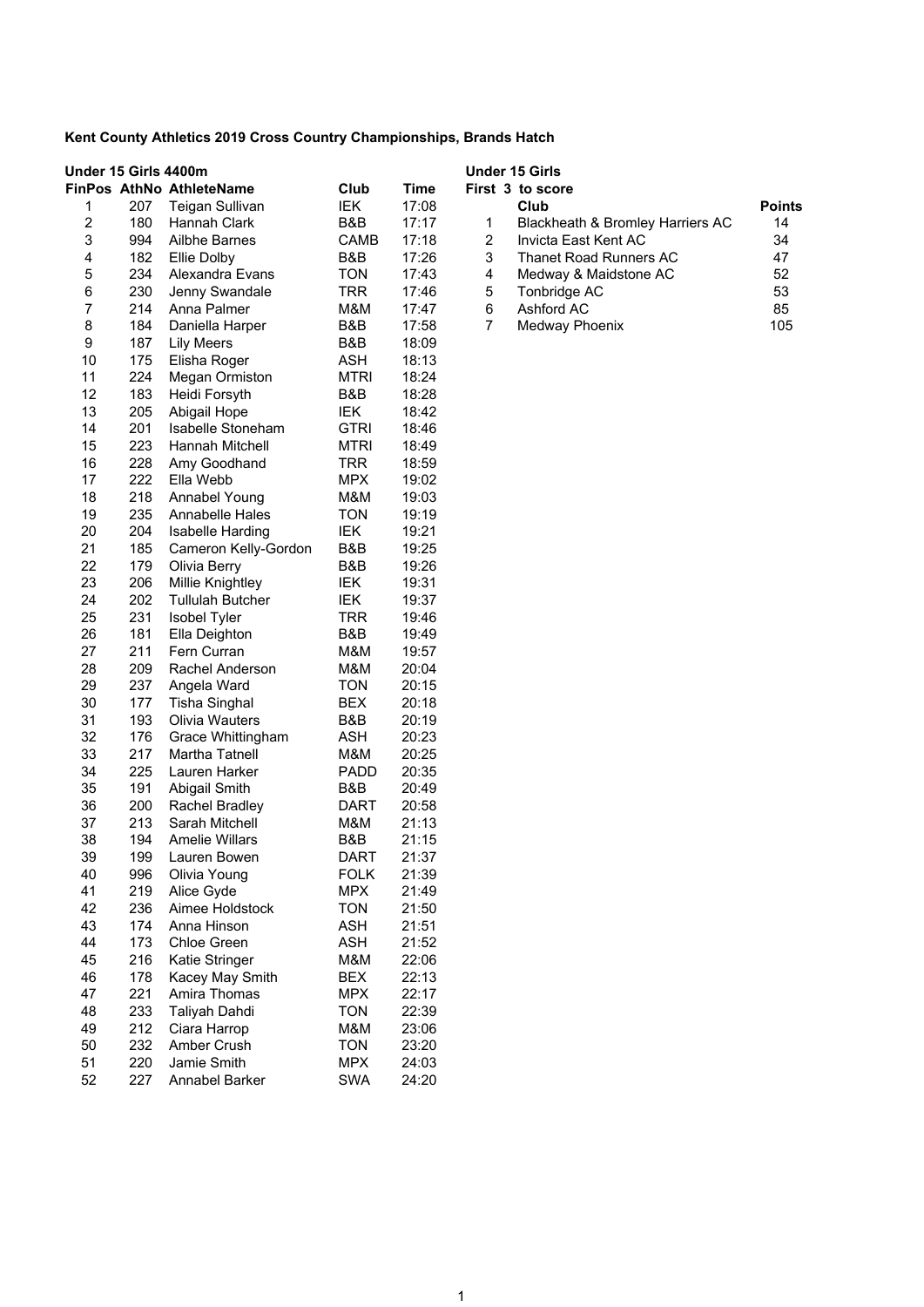|                  | Under 13 Boys 3050m |                                               |                          |                | <b>Under 13 Boys</b>                  |               |
|------------------|---------------------|-----------------------------------------------|--------------------------|----------------|---------------------------------------|---------------|
|                  |                     | FinPos AthNo AthleteName                      | Club                     | <b>Time</b>    | First 4 to score                      |               |
| 1                | 144                 | <b>Jake Stevens</b>                           | <b>TRR</b>               | 10:45          | Club                                  | <b>Points</b> |
| $\boldsymbol{2}$ | 165                 | Albert Kreuzberg                              | <b>TON</b>               | 10:49          | 1<br>Medway & Maidstone AC            | 33            |
| 3                | 96                  | James Barnes                                  | CAMB                     | 11:00          | $\overline{c}$<br>Tonbridge AC        | 34            |
| 4                | 122                 | Hayden Gear                                   | M&M                      | 11:01          | 3<br><b>Thanet Road Runners AC</b>    | 68            |
| 5                | 142                 | Louie Procopi                                 | TRR                      | 11:14          | 4<br>Invicta East Kent AC             | 80            |
| 6                | 125                 | <b>Alistair Shelley</b>                       | M&M                      | 11:29          | 5<br>Kent AC                          | 91            |
| $\boldsymbol{7}$ | 120                 | Oliver Brownridge                             | M&M                      | 11:35          | 6<br>Blackheath & Bromley Harriers AC | 95            |
| 8                | 92                  | <b>Arthur Starvis</b>                         | B&B                      | 11:37          | $\overline{7}$<br>The Judd School     | 155           |
| 9                | 158                 | Sam Breed                                     | <b>TON</b><br><b>TON</b> | 11:38          |                                       |               |
| 10<br>11         | 157<br>995          | David Barclay                                 |                          | 11:44          |                                       |               |
| 12               | 94                  | Joe Bruce                                     | <b>FOLK</b><br>B&B       | 11:47          |                                       |               |
| 13               | 167                 | Oscar Witcombe                                | <b>TON</b>               | 11:53          |                                       |               |
| 14               | 113                 | <b>Timothy McLain</b><br><b>Thomas Waters</b> | IEK                      | 11:54<br>11:55 |                                       |               |
| 15               | 97                  | Gervace Card                                  | <b>CAMB</b>              | 11:55          |                                       |               |
| 16               | 123                 |                                               | M&M                      | 11:59          |                                       |               |
| 17               | 108                 | Kazimierz Gogol                               |                          | 12:00          |                                       |               |
| 18               | 114                 | Joseph Crowley<br><b>Adam Whitlock</b>        | IEK<br>IEK               | 12:05          |                                       |               |
| 19               | 170                 |                                               | <b>TON</b>               |                |                                       |               |
| 20               | 118                 | <b>Ethan Rocks</b><br>Theo Gaymes             | KENT                     | 12:05<br>12:08 |                                       |               |
| 21               | 119                 |                                               | <b>KENT</b>              | 12:10          |                                       |               |
| 22               | 128                 | Dan Henley<br>Louis Ashford                   | <b>MTRI</b>              | 12:14          |                                       |               |
| 23               | 160                 | <b>Harrison Fraser</b>                        | <b>TON</b>               | 12:18          |                                       |               |
| 24               | 115                 | <b>Guy Barnett</b>                            | <b>KENT</b>              | 12:19          |                                       |               |
| 25               | 127                 | <b>Finlay Ashford</b>                         | <b>MTRI</b>              | 12:21          |                                       |               |
| 26               | 116                 | Olly Buck                                     | <b>KENT</b>              | 12:22          |                                       |               |
| 27               | 166                 | <b>Edward Lindsay</b>                         | <b>TON</b>               | 12:27          |                                       |               |
| 28               | 155                 | Ben Nightingale                               | JUDD                     | 12:29          |                                       |               |
| 29               | 102                 | Samuel Ferreyra                               | <b>DART</b>              | 12:29          |                                       |               |
| 30               | 141                 | <b>Riley Maisey</b>                           | <b>TRR</b>               | 12:31          |                                       |               |
| 31               | 110                 | <b>Oliver Harding</b>                         | IEK                      | 12:34          |                                       |               |
| 32               | 143                 | Franklin Shepherd                             | <b>TRR</b>               | 12:36          |                                       |               |
| 33               | 147                 | Thomas Beghein                                | JUDD                     | 12:37          |                                       |               |
| 34               | 164                 | Daniel Jeddo                                  | <b>TON</b>               | 12:38          |                                       |               |
| 35               | 84                  | Jasper Brooks                                 | B&B                      | 12:42          |                                       |               |
| 36               | 126                 | Jay Trimmer                                   | M&M                      | 12:44          |                                       |               |
| 37               | 162                 | William Henry                                 | <b>TON</b>               | 12:50          |                                       |               |
| 38               | 101                 | Adam Smail                                    | <b>CPA</b>               | 13:01          |                                       |               |
| 39               | 124                 | <b>Ethan Rollings</b>                         | M&M                      | 13:02          |                                       |               |
| 40               | 86                  | Oles Chaban                                   | B&B                      | 13:03          |                                       |               |
| 41               | 85                  | <b>Nathaniel Brunner</b>                      | B&B                      | 13:05          |                                       |               |
| 42               | 121                 | Elliot Chamberlain                            | M&M                      | 13:05          |                                       |               |
| 43               | 145                 | Luke Anderson                                 | JUDD                     | 13:06          |                                       |               |
| 44               | 87                  | Harry Fage                                    | B&B                      | 13:09          |                                       |               |
| 45               | 117                 | Dylan Dreyer                                  | <b>KENT</b>              | 13:10          |                                       |               |
| 46               | 111                 | Samuel Hurst                                  | IEK                      | 13:13          |                                       |               |
| 47               | 134                 | <b>Reuben Holmes</b>                          | <b>SEV</b>               | 13:20          |                                       |               |
| 48               | 135                 | <b>Indigo Morris</b>                          | <b>SEV</b>               | 13:24          |                                       |               |
| 49               | 107                 | Kado Bateman                                  | IEK                      | 13:27          |                                       |               |
| 50               | 159                 | <b>Oliver Clements</b>                        | <b>TON</b>               | 13:31          |                                       |               |
| 51               | 149                 | Zak Dixon                                     | <b>JUDD</b>              | 13:38          |                                       |               |
| 52               | 103                 | Samuel Lloyd                                  | <b>DART</b>              | 13:51          |                                       |               |
| 53               | 105                 | Jacob McCarthy                                | <b>GTRI</b>              | 13:53          |                                       |               |
| 54               | 131                 | Joe Stone                                     | <b>PADD</b>              | 13:54          |                                       |               |
| 55               | 169                 | <b>Alfred Osborne</b>                         | TON                      | 13:54          |                                       |               |
| 56               | 137                 | <b>Frederick Naughton</b>                     | <b>SEV</b>               | 14:04          |                                       |               |

|                | rst 4 to score                   |               |
|----------------|----------------------------------|---------------|
|                | Club                             | <b>Points</b> |
| 1              | Medway & Maidstone AC            | 33            |
| -2             | Tonbridge AC                     | 34            |
| 3              | <b>Thanet Road Runners AC</b>    | 68            |
| $\overline{4}$ | Invicta East Kent AC             | 80            |
| -5             | Kent AC                          | 91            |
| 6              | Blackheath & Bromley Harriers AC | 95            |
|                | The Judd School                  | 155           |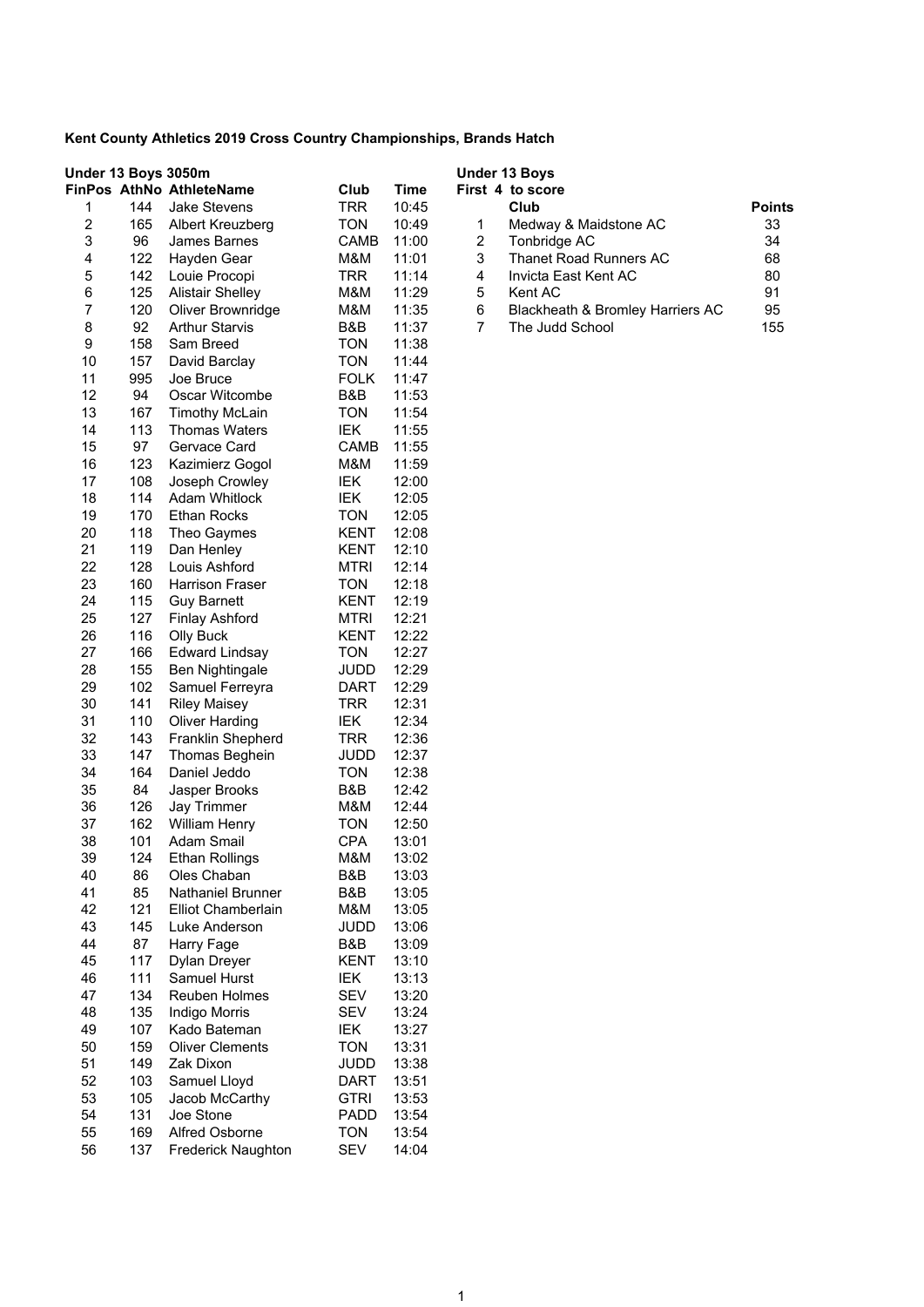| 57 | 151 | Toby James                  | JUDD        | 14:11 |
|----|-----|-----------------------------|-------------|-------|
| 58 | 89  | Franco Hillier              | B&B         | 14:15 |
| 59 | 83  | Rashib Singhal              | <b>BFX</b>  | 14:18 |
| 60 | 148 | <b>Charlie Bellchambers</b> | <b>JUDD</b> | 14:26 |
| 61 | 139 | Callum Martin               | <b>SWA</b>  | 14:30 |
| 62 | 172 | Ryan Young                  | TON         | 14:59 |
| 63 | 79  | Liam Woodham                | ASH         | 15:13 |
| 64 | 161 | Nik Hebden                  | <b>TON</b>  | 15:50 |
| 65 | 152 | Jacob Kemmitt               | JUDD        | 16:00 |
| 66 | 109 | James Gill                  | <b>IFK</b>  | 16:08 |
| 67 | 130 | I iam O'Neil                | <b>PADD</b> | 16:19 |
| 68 | 150 | Joshua Hanson               | JUDD        | 16:35 |
| 69 | 146 | James Backhouse             | JUDD        | 16:43 |
| 70 | 129 | <b>Thomas Harker</b>        | PADD        | 16:46 |